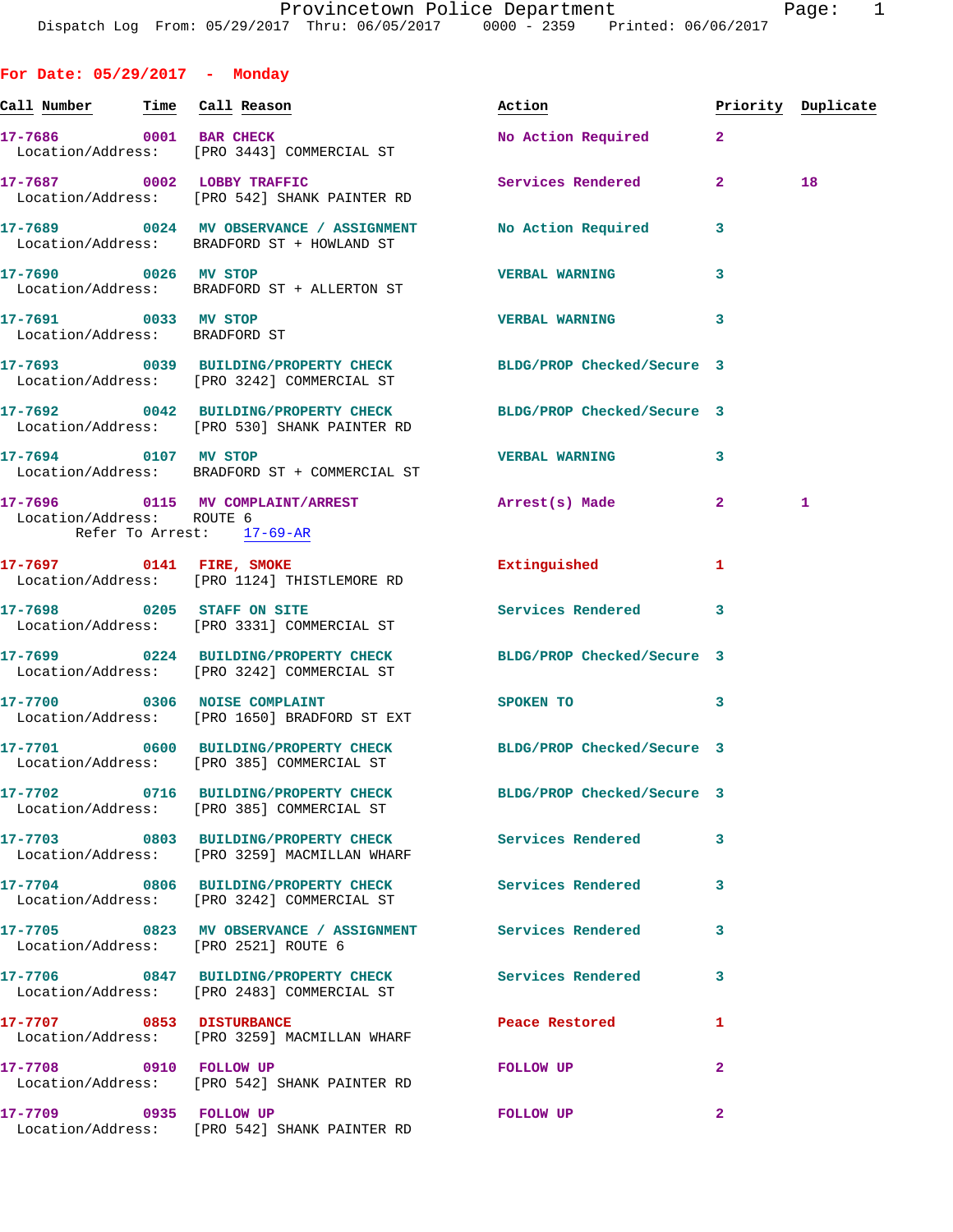|                                      | 17-7710 1017 BUILDING/PROPERTY CHECK<br>Location/Address: [PRO 2483] COMMERCIAL ST                                             | <b>Services Rendered</b>   | 3              |
|--------------------------------------|--------------------------------------------------------------------------------------------------------------------------------|----------------------------|----------------|
| 17-7711 1045 OPEN CONTAINER          | Location/Address: [PRO 539] SHANK PAINTER RD                                                                                   | <b>VERBAL WARNING</b>      | $\overline{a}$ |
|                                      | 17-7712 1051 BUILDING/PROPERTY CHECK<br>Location/Address: [PRO 385] COMMERCIAL ST                                              | BLDG/PROP Checked/Secure 3 |                |
|                                      | 17-7713 1055 PARK, WALK & TALK<br>Location/Address: [PRO 105] COMMERCIAL ST                                                    | Services Rendered          | $\mathbf{2}$   |
| Location/Address: [PRO 2513] ROUTE 6 | 17-7714 1130 VERBAL INSPECTION                                                                                                 | <b>VERBAL WARNING</b>      | 3              |
|                                      | 17-7715 1138 FOUND ID/CARDS<br>Location/Address: [PRO 542] SHANK PAINTER RD                                                    | Services Rendered 3        |                |
|                                      | 17-7716 1146 ABANDONED TRASH<br>Location/Address: [PRO 840] COMMERCIAL ST                                                      | Taken/Referred to Other    | 3              |
| 17-7717 1215 LOST CT LICENSE         | Location/Address: [PRO 542] SHANK PAINTER RD                                                                                   | <b>Services Rendered</b>   | 3              |
|                                      | 17-7718 1308 LOST WALLET<br>Location/Address: [PRO 221] COMMERCIAL ST                                                          | Services Rendered          | 3              |
|                                      | 17-7719 1311 BLOOD SUGAR EVALUATION<br>Location/Address: [PRO 2605] COMMERCIAL ST                                              | <b>GONE ON ARRIVAL</b>     | 1              |
| Location/Address: [PRO 3440] ROUTE 6 | 17-7720 1337 MV OBSERVANCE / ASSIGNMENT No Action Required                                                                     |                            | 3              |
| 17-7722 1348 MV STOP                 | Location/Address: ROUTE 6 + SNAIL RD                                                                                           | Citation/Warning Issued 3  |                |
|                                      | 17-7723 1405 BUILDING/PROPERTY CHECK<br>Location/Address: [PRO 2898] JEROME SMITH RD                                           | <b>Services Rendered</b>   | 3              |
|                                      | 17-7724 1411 FOUND FANNY PACK/ID<br>Location/Address: [PRO 542] SHANK PAINTER RD                                               | Services Rendered          | 3              |
|                                      | 17-7725 1428 TOUR BUS STUCK<br>Location/Address: BANGS ST + COMMERCIAL ST                                                      | Services Rendered          | $\mathbf{2}$   |
| Location/Address: [PRO 3440] ROUTE 6 | 17-7726 1515 MV OBSERVANCE / ASSIGNMENT Services Rendered 3                                                                    |                            |                |
|                                      | 17-7731 1528 BUILDING/PROPERTY CHECK<br>Location/Address: [PRO 3314] COMMERCIAL ST                                             | BLDG/PROP Checked/Secure 3 |                |
|                                      | 17-7728 1546 BUILDING/PROPERTY CHECK<br>Location/Address: [PRO 3242] COMMERCIAL ST                                             | BLDG/PROP Checked/Secure 3 |                |
| 17-7730 1637 FOLLOW UP               | Location/Address: [PRO 1737] BRADFORD ST                                                                                       | Could Not Locate           | 2              |
|                                      | 17-7732 1656 RESTRAINING ORDER/QUESTION SPOKEN TO<br>Location/Address: [PRO 542] SHANK PAINTER RD<br>Refer To Arrest: 17-67-AR |                            | $\overline{2}$ |
|                                      | 17-7733 1710 ALARM - GENERAL<br>Location/Address: [PRO 440] HARRY KEMP WAY                                                     | False Alarm                | 1              |
|                                      | 17-7734 1719 BUILDING/PROPERTY CHECK BLDG/PROP Checked/Secure 3<br>Location/Address: [PRO 385] COMMERCIAL ST                   |                            |                |
|                                      | 17-7735 1804 BUILDING/PROPERTY CHECK<br>Location/Address: [PRO 3242] COMMERCIAL ST                                             | BLDG/PROP Checked/Secure 3 |                |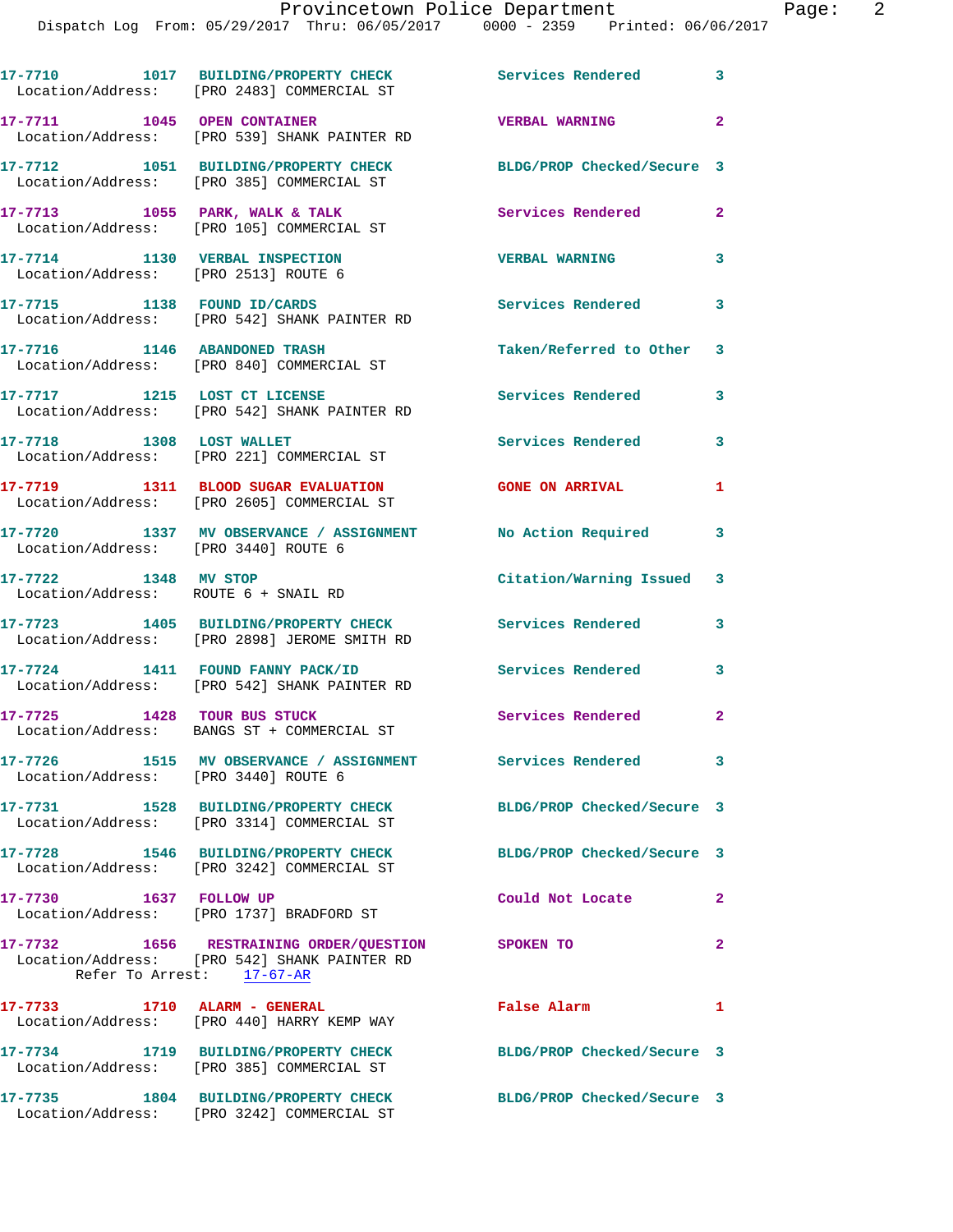|                                  | Provincetown Police Department<br>Dispatch Log From: 05/29/2017 Thru: 06/05/2017 0000 - 2359 Printed: 06/06/2017 |                            |                | Page |
|----------------------------------|------------------------------------------------------------------------------------------------------------------|----------------------------|----------------|------|
|                                  | 17-7736 1825 BUILDING/PROPERTY CHECK BLDG/PROP Checked/Secure 3<br>Location/Address: [PRO 385] COMMERCIAL ST     |                            |                |      |
|                                  | 17-7738 1843 FOLLOW UP<br>Location/Address: [PRO 3296] SHANK PAINTER RD                                          | <b>SPOKEN TO</b>           | $\overline{2}$ |      |
| Refer To Arrest: 17-70-AR        | 17-7739 1920 COMPLAINT/VIOLATE HARASSMENT O Arrest(s) Made<br>Location/Address: [PRO 1989] COMMERCIAL ST         |                            | 3              |      |
|                                  | 17-7740 1950 BUILDING/PROPERTY CHECK BLDG/PROP Checked/Secure 3<br>Location/Address: [PRO 385] COMMERCIAL ST     |                            |                |      |
|                                  | 17-7742 2015 MV STOP<br>Location/Address: [PRO 3442] COMMERCIAL ST                                               | <b>VERBAL WARNING</b>      | 3              |      |
|                                  | 17-7741 2017 BUILDING/PROPERTY CHECK BLDG/PROP Checked/Secure 3<br>Location/Address: [PRO 519] RACE POINT RD     |                            |                |      |
|                                  | 17-7743 2041 BUILDING/PROPERTY CHECK BLDG/PROP Checked/Secure 3<br>Location/Address: [PRO 385] COMMERCIAL ST     |                            |                |      |
| Location/Address: COMMERCIAL ST  | 17-7744 2059 NOISE COMPLAINT                                                                                     | SPOKEN TO 3                |                |      |
|                                  | 17-7745 2158 BUILDING/PROPERTY CHECK BLDG/PROP Checked/Secure 3<br>Location/Address: [PRO 3242] COMMERCIAL ST    |                            |                |      |
|                                  | 17-7746 2325 BUILDING/PROPERTY CHECK BLDG/PROP Checked/Secure 3<br>Location/Address: [PRO 3242] COMMERCIAL ST    |                            |                |      |
|                                  | 17-7747 2344 BUILDING/PROPERTY CHECK BLDG/PROP Checked/Secure 3<br>Location/Address: [PRO 3242] COMMERCIAL ST    |                            |                |      |
|                                  | 17-7748 2346 LOBBY TRAFFIC<br>Location/Address: [PRO 542] SHANK PAINTER RD                                       | Services Rendered 3        |                | 38   |
| For Date: $05/30/2017$ - Tuesday |                                                                                                                  |                            |                |      |
|                                  | 17-7749 0015 BUILDING/PROPERTY CHECK BLDG/PROP Checked/Secure 3<br>Location/Address: [PRO 554] TREMONT ST        |                            |                |      |
|                                  | 17-7750 0028 MV OBSERVANCE / ASSIGNMENT Services Rendered<br>Location/Address: BRADFORD ST + HOWLAND ST          |                            | 3              |      |
|                                  | 17-7751 0035 BUILDING/PROPERTY CHECK BLDG/PROP Checked/Secure 3<br>Location/Address: [PRO 3242] COMMERCIAL ST    |                            |                |      |
|                                  | 17-7752 0055 BY-LAW VIOLATION<br>Location/Address: RYDER ST + COMMERCIAL ST                                      | SPOKEN TO                  | $\mathbf{2}$   |      |
| 17-7753 0058 MEDICAL EVAL        | Location/Address: [PRO 542] SHANK PAINTER RD                                                                     | Services Rendered          | 1              |      |
|                                  | 17-7754 0108 BUILDING/PROPERTY CHECK<br>Location/Address: [PRO 3489] COMMERCIAL ST                               | BLDG/PROP Checked/Secure 3 |                |      |
|                                  | 17-7755 0123 BUILDING/PROPERTY CHECK<br>Location/Address: [PRO 3242] COMMERCIAL ST                               | BLDG/PROP Checked/Secure 3 |                |      |
| Location/Address: BRADFORD ST    | 17-7757 0152 BUILDING/PROPERTY CHECK BLDG/PROP Checked/Secure 3                                                  |                            |                |      |
|                                  | 17-7759 0212 BUILDING/PROPERTY CHECK<br>Location/Address: [PRO 3242] COMMERCIAL ST                               | BLDG/PROP Checked/Secure 3 |                |      |
|                                  | 17-7760 0217 BUILDING/PROPERTY CHECK BLDG/PROP Checked/Secure 3<br>Location/Address: [PRO 446] HOWLAND ST        |                            |                |      |
|                                  |                                                                                                                  |                            |                |      |

**17-7761 0319 BUILDING/PROPERTY CHECK BLDG/PROP Checked/Secure 3** 

age: 3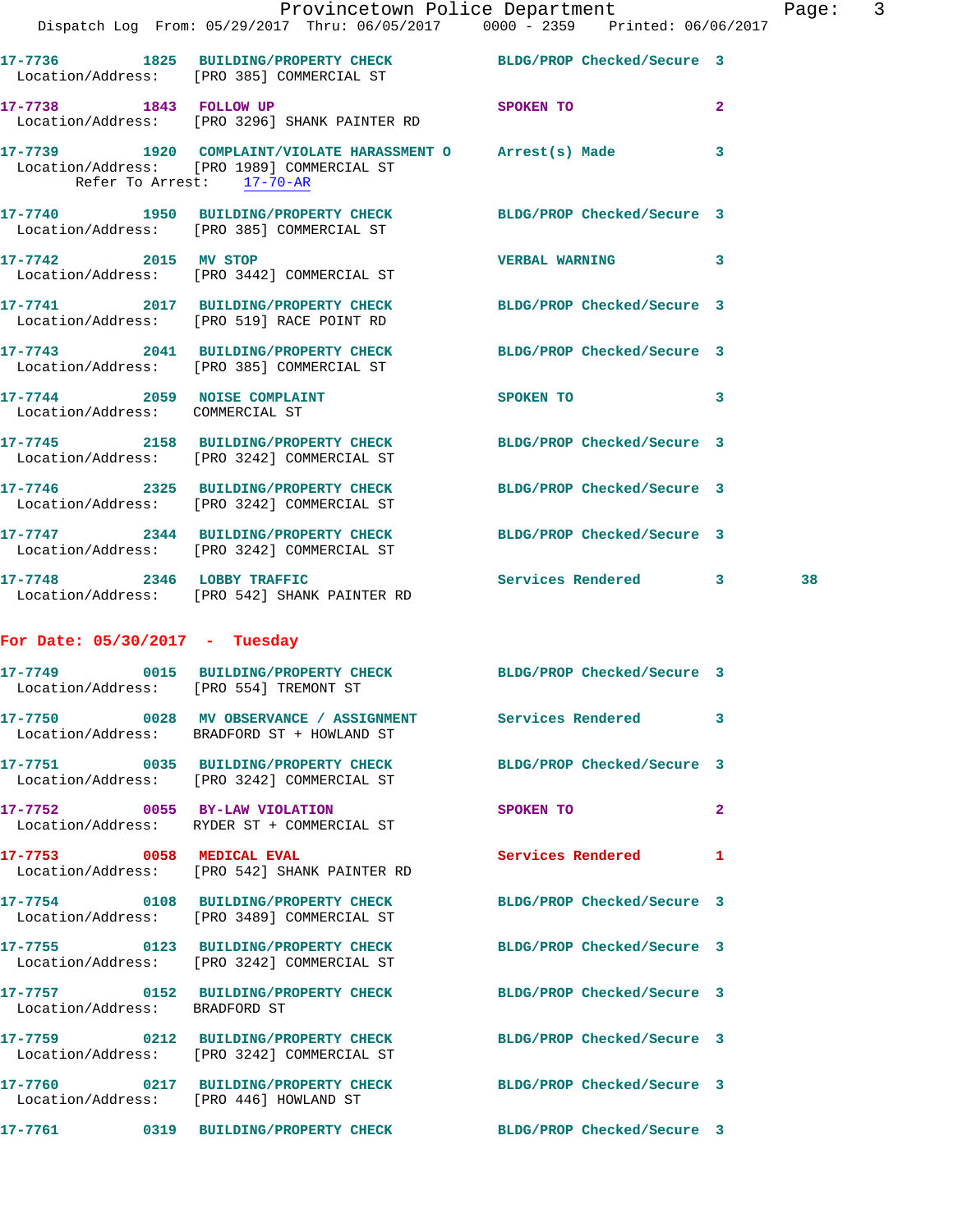|                                      | Dispatch Log From: 05/29/2017 Thru: 06/05/2017 0000 - 2359 Printed: 06/06/2017                                                | Provincetown Police Department | Page: 4        |
|--------------------------------------|-------------------------------------------------------------------------------------------------------------------------------|--------------------------------|----------------|
|                                      | Location/Address: [PRO 1737] BRADFORD ST                                                                                      |                                |                |
|                                      | 17-7762 0326 BUILDING/PROPERTY CHECK BLDG/PROP Checked/Secure 3<br>Location/Address: [PRO 3242] COMMERCIAL ST                 |                                |                |
|                                      | 17-7763 0330 BUILDING/PROPERTY CHECK BLDG/PROP Checked/Secure 3<br>Location/Address: [PRO 530] SHANK PAINTER RD               |                                |                |
|                                      | 17-7764 0408 BUILDING/PROPERTY CHECK BLDG/PROP Checked/Secure 3<br>Location/Address: [PRO 3151] COMMERCIAL ST                 |                                |                |
|                                      | 17-7765 0420 BUILDING/PROPERTY CHECK BLDG/PROP Checked/Secure 3<br>Location/Address: [PRO 3242] COMMERCIAL ST                 |                                |                |
|                                      | 17-7766 0423 BUILDING/PROPERTY CHECK BLDG/PROP Checked/Secure 3<br>Location/Address: [PRO 1737] BRADFORD ST                   |                                |                |
|                                      | 17-7767 0508 MV OBSERVANCE / ASSIGNMENT Services Rendered 3<br>Location/Address: [PRO 2493] BRADFORD ST                       |                                |                |
|                                      | 17-7768 0542 BUILDING/PROPERTY CHECK BLDG/PROP Checked/Secure 3<br>Location/Address: [PRO 1737] BRADFORD ST                   |                                |                |
|                                      | 17-7769 0547 BUILDING/PROPERTY CHECK BLDG/PROP Checked/Secure 3<br>Location/Address: [PRO 3242] COMMERCIAL ST                 |                                |                |
|                                      | 17-7770 0601 FLIGHT COVERAGE<br>Location/Address: [PRO 516] RACE POINT RD                                                     | Services Rendered              | $\mathbf{2}$   |
|                                      | 17-7771 0738 LANDLORD/TENANT Services Rendered<br>Location/Address: [PRO 542] SHANK PAINTER RD                                |                                | $\overline{2}$ |
|                                      | 17-7772 0753 SERVICE CALL/COURT Services Rendered<br>Location: [PRO 3705] ORLEANS DISTRICT COURT<br>Refer To Arrest: 17-70-AR |                                | 3              |
|                                      | 17-7773 0811 SERVICE CALL/SCHOOL 5ervices Rendered 3<br>Location/Address: [PRO 569] WINSLOW ST                                |                                |                |
|                                      | 17-7774 0815 ASSIST CITIZEN<br>Location/Address: [PRO 1394] MAYFLOWER AVE                                                     | Services Rendered 3            |                |
|                                      | 17-7776 0824 MEDICAL/DISORIENTED<br>Location/Address: [PRO 3004] BRADFORD ST                                                  | <b>PATIENT REFUSAL</b>         |                |
|                                      | 17-7778 0908 MV COMPLAINT                                                                                                     | <b>Services Rendered</b>       | $\overline{a}$ |
| 17-7779 0909 HARASSMENT              | Location/Address: [PRO 542] SHANK PAINTER RD                                                                                  | <b>Services Rendered</b>       | $\mathbf{2}$   |
| Location: [TRU] TRURO                | 17-7780 0937 ASSIST AGENCY / MUTUAL AID Services Rendered                                                                     |                                | 3              |
| Location/Address: COMMERCIAL ST      | 17-7781 0943 BUILDING/PROPERTY CHECK BLDG/PROP Checked/Secure 3                                                               |                                |                |
| Location/Address: [PRO 571] ALDEN ST | 17-7782 0953 BUILDING/PROPERTY CHECK BLDG/PROP Checked/Secure 3                                                               |                                |                |
|                                      | 17-7783 0954 MV OBSERVANCE / ASSIGNMENT Services Rendered 3<br>Location/Address: [PRO 3670] SHANK PAINTER RD                  |                                |                |
|                                      | 17-7784 0958 ANIMAL CALL/PET PANTRY Services Rendered<br>Location/Address: [PRO 3296] SHANK PAINTER RD                        |                                | $\mathbf{2}$   |
| Location/Address: BREWSTER ST        | 17-7785 1004 PARKING COMPLAINT / GENERAL Citation/Warning Issued 3                                                            |                                |                |
|                                      | 17-7786 1009 PARKING COMPLAINT / GENERAL<br>Location/Address: [PRO 982] MAYFLOWER AVE                                         | No Action Required             | 3              |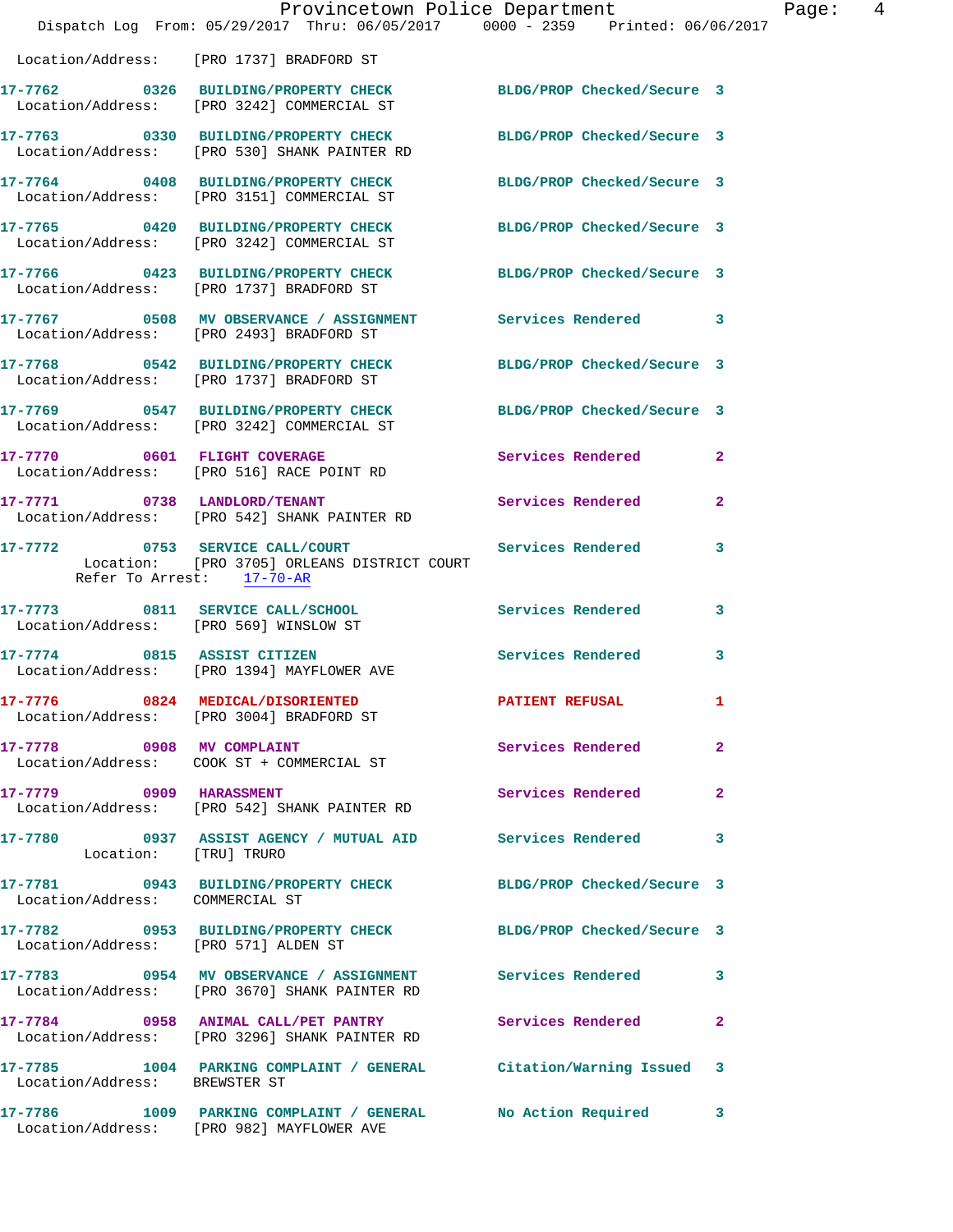Dispatch Log From: 05/29/2017 Thru: 06/05/2017 0000 - 2359 Printed: 06/06/2017

17-7787 1040 PARK, WALK & TALK **Services Rendered** 2 Location/Address: [PRO 3121] COMMERCIAL ST **17-7860 1042 ANIMAL CALL Services Rendered 2**  Location/Address: [PRO 442] HARRY KEMP WAY **17-7788 1050 FOLLOW UP FOLLOW UP 2**  Location/Address: [PRO 2272] NELSON AVE **17-7789 1101 911 GENERAL/MISDIAL Services Rendered 1**  Location/Address: [PRO 943] HARRY KEMP WAY **17-7791 1134 ANIMAL CALL/GOOSE Services Rendered 2**  Location/Address: [PRO 2479] ROUTE 6 **17-7792 1148 MV STOP VERBAL WARNING 3**  Location/Address: BRADFORD ST **17-7794 1310 LARCENY /FORGERY/ FRAUD Services Rendered 2**  Location/Address: [PRO 4041] BRADFORD ST **17-7795 1312 MEDICAL EMERGENCY Transported to Hospital 1**  Location/Address: [PRO 716] BRADFORD ST **17-7796 1354 SERVE SUMMONS Could Not Locate 3**  Location/Address: [PRO 1760] PRISCILLA ALDEN RD **17-7797 1400 ASSIST CITIZEN Services Rendered 3**  Location/Address: [PRO 542] SHANK PAINTER RD **17-7798 1434 MEDICAL EMERGENCY Transported to Hospital 1**  Location/Address: [PRO 970] KINGS WAY **17-7801 1509 SERVE RESTRAINING ORDER Taken/Referred to Other 2**  Location/Address: [PRO 3909] BRADFORD ST **17-7802 1531 BUILDING/PROPERTY CHECK BLDG/PROP Checked/Secure 3**  Location/Address: [PRO 1737] BRADFORD ST **17-7803 1539 SERVE PAPERWORK Services Rendered 3**  Location/Address: [PRO 3430] COMMERCIAL ST **17-7812 1545 BY-LAW VIOLATION VERBAL WARNING 2**  Location/Address: [PRO 105] COMMERCIAL ST **17-7806 1605 PARKED MV DAMAGED Services Rendered 1**  Location/Address: [PRO 526] RYDER ST EXT **17-7807 1615 LOST DOCUMENT Services Rendered 3**  Location/Address: [PRO 542] SHANK PAINTER RD **17-7808 1629 BANK ACCOUNT HACKED Services Rendered 2**  Location/Address: [PRO 530] SHANK PAINTER RD **17-7809 1632 BURGLAR ALARM False Alarm 1**  Location/Address: [PRO 1345] COMMERCIAL ST **17-7810 1649 FOLLOW UP FOLLOW UP 2**  Location/Address: [PRO 542] SHANK PAINTER RD **17-7814 1719 BUILDING/PROPERTY CHECK BLDG/PROP Checked/Secure 3**  Location/Address: [PRO 2206] COMMERCIAL ST **17-7815 1904 BUILDING/PROPERTY CHECK BLDG/PROP Checked/Secure 3**  Location/Address: [PRO 1737] BRADFORD ST **17-7816 1920 MV OBSERVANCE / ASSIGNMENT Services Rendered 3**  Location/Address: [PRO 18] BRADFORD ST **17-7818 1950 BUILDING/PROPERTY CHECK BLDG/PROP Checked/Secure 3**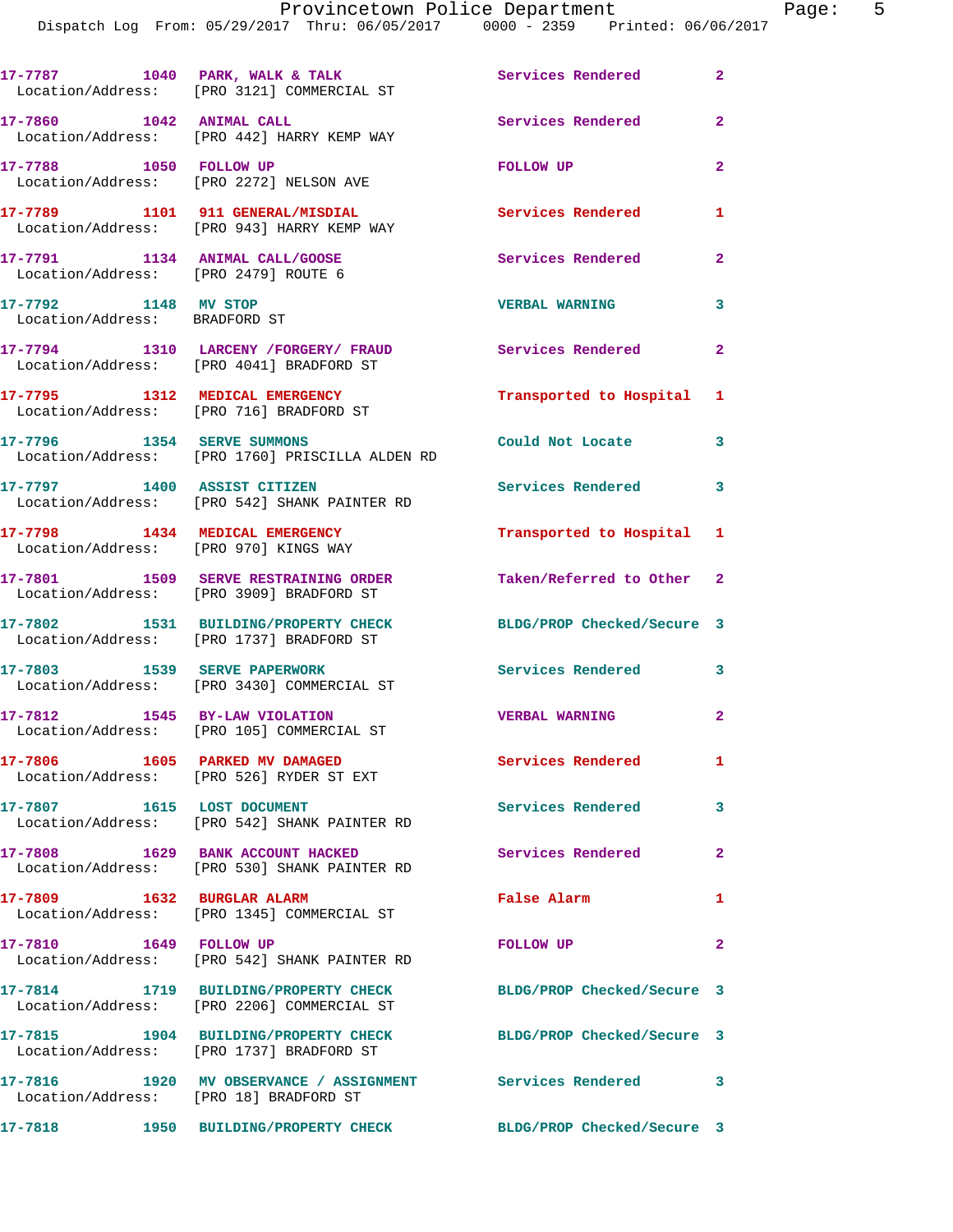|                                    |                                                                                                                 | Provincetown Police Department The Page: 6<br>Dispatch Log From: 05/29/2017 Thru: 06/05/2017 0000 - 2359 Printed: 06/06/2017 |    |  |
|------------------------------------|-----------------------------------------------------------------------------------------------------------------|------------------------------------------------------------------------------------------------------------------------------|----|--|
|                                    | Location/Address: [PRO 3242] COMMERCIAL ST                                                                      |                                                                                                                              |    |  |
|                                    | 17-7819 2032 BUILDING/PROPERTY CHECK BLDG/PROP Checked/Secure 3<br>Location/Address: [PRO 3287] ROUTE 6         |                                                                                                                              |    |  |
|                                    | 17-7820 2046 BUILDING/PROPERTY CHECK BLDG/PROP Checked/Secure 3<br>Location/Address: [PRO 3242] COMMERCIAL ST   |                                                                                                                              |    |  |
|                                    | 17-7821 2052 BUILDING/PROPERTY CHECK BLDG/PROP Checked/Secure 3<br>Location/Address: [PRO 3242] COMMERCIAL ST   |                                                                                                                              |    |  |
|                                    | 17-7822 2103 BUILDING/PROPERTY CHECK BLDG/PROP Checked/Secure 3<br>Location/Address: [PRO 1737] BRADFORD ST     |                                                                                                                              |    |  |
|                                    | 17-7824 2136 BUILDING/PROPERTY CHECK BLDG/PROP Checked/Secure 3<br>Location/Address: [PRO 3242] COMMERCIAL ST   |                                                                                                                              |    |  |
|                                    | 17-7825 2234 BUILDING/PROPERTY CHECK BLDG/PROP Checked/Secure 3<br>Location/Address: [PRO 3242] COMMERCIAL ST   |                                                                                                                              |    |  |
|                                    | 17-7826 2338 BUILDING/PROPERTY CHECK BLDG/PROP Checked/Secure 3<br>Location/Address: [PRO 3242] COMMERCIAL ST   |                                                                                                                              |    |  |
|                                    | 17-7827 2343 BUILDING/PROPERTY CHECK BLDG/PROP Checked/Secure 3<br>Location/Address: [PRO 105] COMMERCIAL ST    |                                                                                                                              |    |  |
| For Date: $05/31/2017$ - Wednesday |                                                                                                                 |                                                                                                                              |    |  |
|                                    | 17-7828 0020 BUILDING/PROPERTY CHECK BLDG/PROP Checked/Secure 3<br>Location/Address: [PRO 3242] COMMERCIAL ST   |                                                                                                                              |    |  |
|                                    | 17-7829 0022 BUILDING/PROPERTY CHECK BLDG/PROP Checked/Secure 3<br>Location/Address: [PRO 3430] COMMERCIAL ST   |                                                                                                                              |    |  |
|                                    | 17-7830 0025 BUILDING/PROPERTY CHECK BLDG/PROP Checked/Secure 3<br>Location/Address: [PRO 1737] BRADFORD ST     |                                                                                                                              |    |  |
| Location: CENTER ROAM              | 17-7831 0053 PARK, WALK & TALK Services Rendered 2                                                              |                                                                                                                              |    |  |
|                                    | 17-7832 0053 LOBBY TRAFFIC<br>Location/Address: [PRO 542] SHANK PAINTER RD                                      | Services Rendered 3                                                                                                          | 34 |  |
|                                    | 17-7833 0103 PARK, WALK & TALK 3 Services Rendered<br>Location/Address: [PRO 105] COMMERCIAL ST                 | $\mathbf{2}$                                                                                                                 |    |  |
|                                    | 17-7834 0155 BUILDING/PROPERTY CHECK BLDG/PROP Checked/Secure 3<br>Location/Address: [PRO 564] BAYBERRY AVE     |                                                                                                                              |    |  |
|                                    | 17-7835 0156 BUILDING/PROPERTY CHECK BLDG/PROP Checked/Secure 3<br>Location/Address: [PRO 3259] MACMILLAN WHARF |                                                                                                                              |    |  |
|                                    | 17-7836 0206 BUILDING/PROPERTY CHECK BLDG/PROP Checked/Secure 3<br>Location/Address: [PRO 1737] BRADFORD ST     |                                                                                                                              |    |  |
|                                    | 17-7837 0210 BUILDING/PROPERTY CHECK BLDG/PROP Checked/Secure 3<br>Location/Address: [PRO 182] COMMERCIAL ST    |                                                                                                                              |    |  |
|                                    | 17-7838 0216 ASSIST CITIZEN<br>Location/Address: [PRO 3276] COMMERCIAL ST                                       | Services Rendered<br>3                                                                                                       |    |  |
|                                    | 17-7839 0217 BUILDING/PROPERTY CHECK Services Rendered<br>Location/Address: [PRO 3242] COMMERCIAL ST            | 3                                                                                                                            |    |  |
|                                    | 17-7840 0552 MV OBSERVANCE / ASSIGNMENT Services Rendered<br>Location/Address: [PRO 2489] BRADFORD ST           | 3                                                                                                                            |    |  |
|                                    | 17-7841 0629 BUILDING/PROPERTY CHECK BLDG/PROP Checked/Secure 3<br>Location/Address: [PRO 1737] BRADFORD ST     |                                                                                                                              |    |  |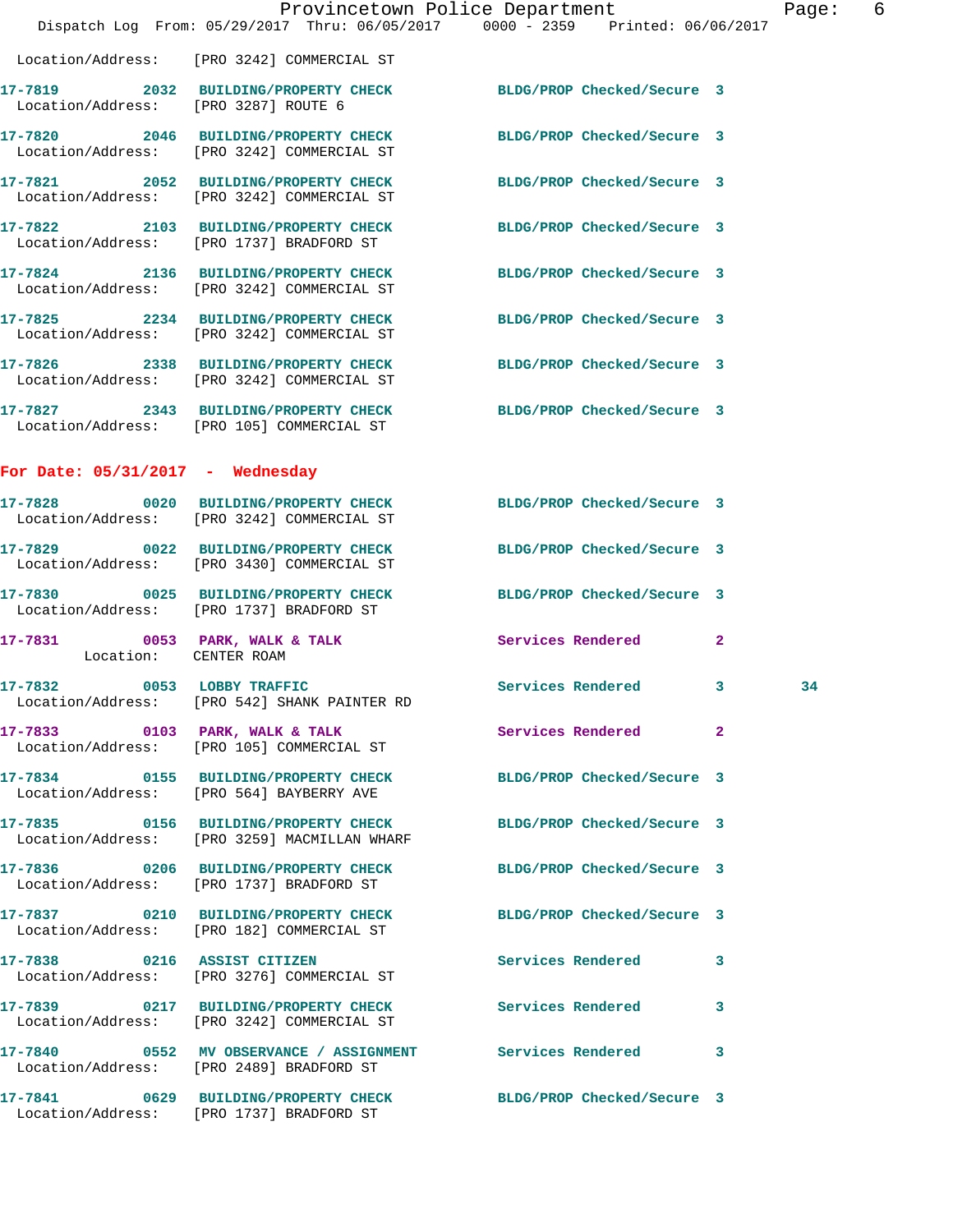|                                                               | Provincetown Police Department<br>Dispatch Log From: 05/29/2017 Thru: 06/05/2017   0000 - 2359   Printed: 06/06/2017 |                           | Page: 7        |
|---------------------------------------------------------------|----------------------------------------------------------------------------------------------------------------------|---------------------------|----------------|
|                                                               | 17-7842 0703 ANIMAL CALL/SEAGUL<br>Location/Address: [PRO 859] COMMERCIAL ST                                         | Taken/Referred to Other 2 |                |
|                                                               | 17-7844 0810 SERVICE CALL/SCHOOL<br>Location/Address: [PRO 569] WINSLOW ST                                           | Services Rendered 3       |                |
|                                                               | 17-7845 0816 ALARM - GENERAL<br>Location/Address: [PRO 2079] BLUEBERRY AVE                                           | False Alarm               | $\mathbf{1}$   |
|                                                               | 17-7846 0829 BUILDING/PROPERTY CHECK BLDG/PROP Checked/Secure 3<br>Location/Address: [PRO 3242] COMMERCIAL ST        |                           |                |
|                                                               | 17-7847 0832 BUILDING/PROPERTY CHECK Services Rendered 3<br>Location/Address: [PRO 1316] COMMERCIAL ST               |                           |                |
|                                                               | 17-7848 0836 BUILDING/PROPERTY CHECK Services Rendered 3<br>Location/Address: [PRO 2483] COMMERCIAL ST               |                           |                |
|                                                               | 17-7849 0854 ALARM - FIRE<br>Location/Address: [PRO 3242] COMMERCIAL ST                                              | Services Rendered         | $\mathbf{1}$   |
|                                                               | 17-7850 0858 ANIMAL CALL/TURKEY Services Rendered<br>Location: [TRU] ROUTE 6                                         |                           | $\overline{2}$ |
|                                                               | 17-7852     0920   ESCORT/TRANSPORT<br>Location/Address:   [PRO 1737] BRADFORD ST                                    | Services Rendered 3       |                |
|                                                               | 17-7853 0939 MEDICAL EMERGENCY<br>Location/Address: [PRO 1737] BRADFORD ST                                           | Transported to Hospital 1 |                |
|                                                               | 17-7854 0940 MEDICAL EMERGENCY/DOT<br>Location/Address: [PRO 440] HARRY KEMP WAY                                     | Transported to Hospital 1 |                |
|                                                               | 17-7855 1000 BUILDING/PROPERTY CHECK BLDG/PROP Checked/Secure 3<br>Location/Address: [PRO 2500] COMMERCIAL ST        |                           |                |
|                                                               | 17-7856 1021 PARKING COMPLAINT / GENERAL No Action Required 3<br>Location/Address: BRADFORD ST + COURT ST            |                           |                |
| Location/Address: [PRO 3287] ROUTE 6                          | 17-7857 1023 BUILDING/PROPERTY CHECK BLDG/PROP Checked/Secure 3                                                      |                           |                |
| 17-7858 1029 MV STOP                                          | Location/Address: [PRO 2513] ROUTE 6                                                                                 | <b>VERBAL WARNING</b>     | 3              |
|                                                               | 17-7859 1038 ANNOYING PHONE CALLS 5 Services Rendered 3<br>Location/Address: [PRO 658] MOZART AVE                    |                           |                |
|                                                               | 17-7861 1115 FOLLOW UP<br>Location/Address: [PRO 375] COMMERCIAL ST                                                  | FOLLOW UP                 | $\mathbf{2}$   |
| 17-7862 1134 ASSIST CITIZEN<br>Location/Address: WEST VINE ST |                                                                                                                      | Services Rendered 3       |                |
| 17-7863 1143 HARASSMENT<br>Location/Address: THISTLEMORE RD   |                                                                                                                      | SPOKEN TO                 | $\mathbf{2}$   |
| 17-7864 1230 MV ACCIDENT                                      | Location/Address: [PRO 2207] SHANK PAINTER RD                                                                        | Services Rendered 1       |                |
|                                                               | 17-7865 1257 ASSIST CITIZEN<br>Location/Address: [PRO 542] SHANK PAINTER RD                                          | SPOKEN TO                 | 3              |
|                                                               | 17-7866 1309 BUILDING/PROPERTY CHECK BLDG/PROP Checked/Secure 3<br>Location/Address: [PRO 1737] BRADFORD ST          |                           |                |
|                                                               | 17-7867 1321 RESTRAINING ORDER VIOLATION FOLLOW UP<br>Location/Address: [PRO 175] COMMERCIAL ST                      |                           | $\sim$ 2       |
|                                                               | 17-7868 1323 BUILDING/PROPERTY CHECK BLDG/PROP Checked/Secure 3<br>Location/Address: [PRO 2206] COMMERCIAL ST        |                           |                |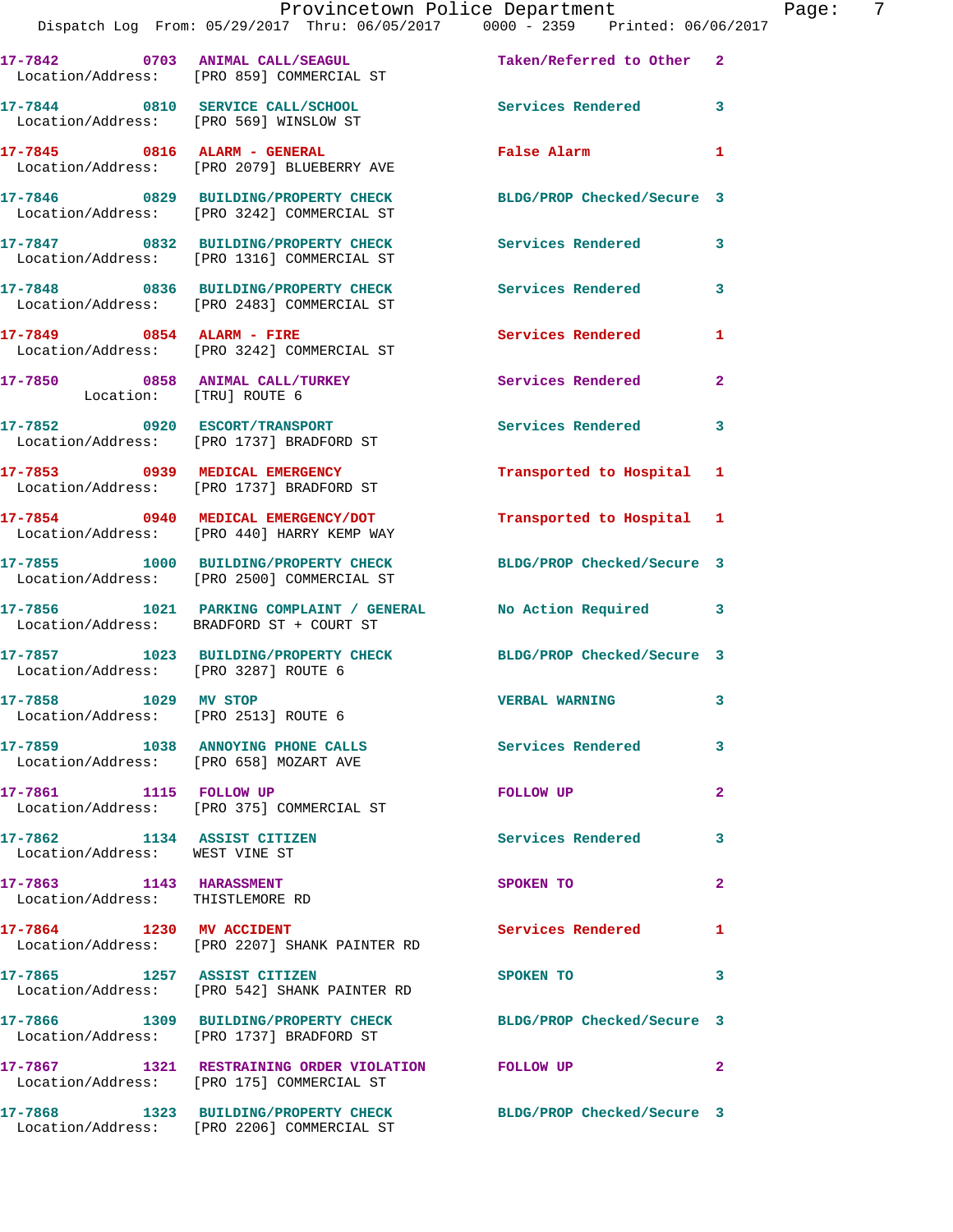| 17-7869 1331 LOST WALLET<br>Location/Address: COMMERCIAL ST |                                                                                                          | Services Rendered          | $\overline{\mathbf{3}}$ |
|-------------------------------------------------------------|----------------------------------------------------------------------------------------------------------|----------------------------|-------------------------|
| 17-7871 1416 ALARM - FIRE                                   | Location/Address: [PRO 2901] COMMERCIAL ST                                                               | False Alarm                | $\mathbf{1}$            |
| 17-7872 1454 AT SCHOOL                                      | Location/Address: [PRO 569] WINSLOW ST                                                                   | Services Rendered          | $\overline{\mathbf{3}}$ |
|                                                             | 17-7873 1516 BUILDING/PROPERTY CHECK<br>Location/Address: [PRO 1737] BRADFORD ST                         | BLDG/PROP Checked/Secure 3 |                         |
|                                                             | 17-7874 1530 PARKING REQUEST<br>Location/Address: [PRO 2512] JEROME SMITH RD                             | Services Rendered 2        |                         |
|                                                             | 17-7875 1547 MV OBSERVANCE / ASSIGNMENT Services Rendered 3<br>Location/Address: RACE POINT RD + ROUTE 6 |                            |                         |
| 17-7876 1551 BIRD FOUND                                     | Location/Address: [PRO 542] SHANK PAINTER RD                                                             | Taken/Referred to Other 2  |                         |
| 17-7877 1557 FIRE, STRUCTURE                                | Location/Address: [PRO 1344] COMMERCIAL ST                                                               | False Alarm                | $\mathbf{1}$            |
| 17-7878 1608 INJURED BIRD                                   | Location/Address: [PRO 3153] NELSON AVE                                                                  | Taken/Referred to Other 2  |                         |
|                                                             | $17-7879$ 1623 PARK, WALK & TALK<br>Location/Address: [PRO 105] COMMERCIAL ST                            | Services Rendered          | $\mathbf{2}$            |
| Location/Address: [PRO 2521] ROUTE 6                        | 17-7880 1639 HAZARDS/ROAD DEBRIS                                                                         | Services Rendered          | $\overline{2}$          |
|                                                             | 17-7882 1721 BUILDING/PROPERTY CHECK                                                                     | BLDG/PROP Checked/Secure 3 |                         |
|                                                             | Location/Address: [PRO 1737] BRADFORD ST<br>17-7881 1722 BUILDING/PROPERTY CHECK                         | Services Rendered 3        |                         |
|                                                             | Location/Address: [PRO 1737] BRADFORD ST<br>17-7883 1739 MEDICAL EMERGENCY                               | Transported to Hospital 1  |                         |
|                                                             | Location/Address: [PRO 2755] COMMERCIAL ST                                                               |                            |                         |
| 17-7885 1821 ALARM - FIRE                                   | Location/Address: [PRO 1537] COMMERCIAL ST                                                               | False Alarm                | $\mathbf{1}$            |
|                                                             | 17-7886 1830 MEDICAL EMERGENCY<br>Location/Address: [PRO 2285] COMMERCIAL ST                             | Services Rendered          | $\mathbf{1}$            |
|                                                             | 17-7887 1940 BUILDING/PROPERTY CHECK<br>Location/Address: [PRO 1737] BRADFORD ST                         | <b>Services Rendered</b>   | 3                       |
| 17-7888 1945 BAR CHECK                                      | Location/Address: [PRO 3430] COMMERCIAL ST                                                               | Services Rendered          | $\mathbf{2}$            |
|                                                             | 17-7889 2004 BUILDING/PROPERTY CHECK<br>Location/Address: [PRO 3242] COMMERCIAL ST                       | BLDG/PROP Checked/Secure 3 |                         |
| 17-7892 2038 BAR CHECK                                      | Location/Address: [PRO 2605] COMMERCIAL ST                                                               | Services Rendered 2        |                         |
|                                                             | 17-7893 2100 BUILDING/PROPERTY CHECK<br>Location/Address: [PRO 3242] COMMERCIAL ST                       | BLDG/PROP Checked/Secure 3 |                         |
|                                                             | 17-7894 2119 BUILDING/PROPERTY CHECK<br>Location/Address: [PRO 1737] BRADFORD ST                         | BLDG/PROP Checked/Secure 3 |                         |
|                                                             | Location/Address: HOWLAND ST + BRADFORD ST                                                               | <b>Services Rendered</b>   | 3                       |
| 17-7896 2133 MV STOP                                        |                                                                                                          | <b>VERBAL WARNING</b>      | $\overline{\mathbf{3}}$ |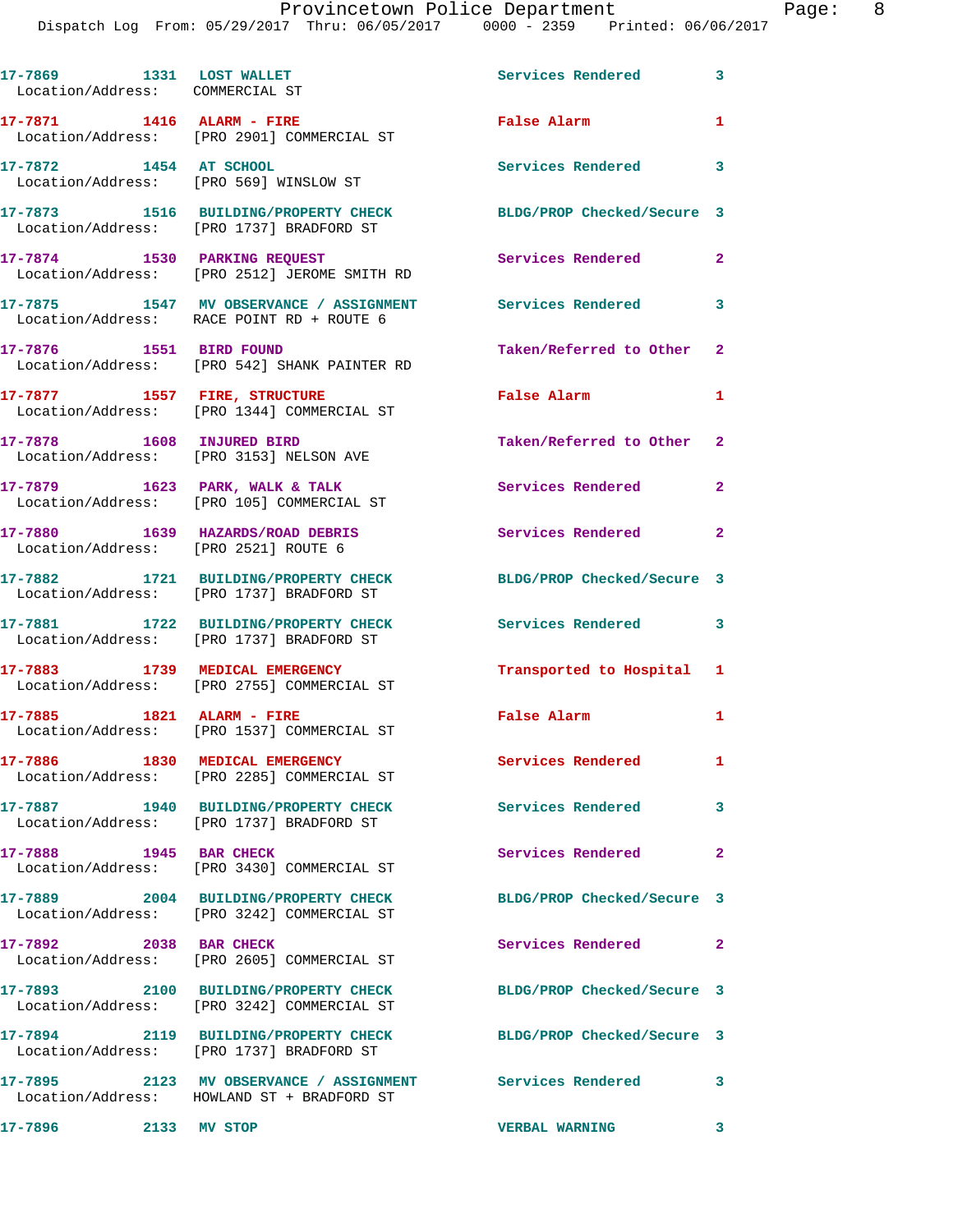|                                        | Dispatch Log From: 05/29/2017 Thru: 06/05/2017 0000 - 2359 Printed: 06/06/2017                                | Provincetown Police Department |   | Page: 9 |  |
|----------------------------------------|---------------------------------------------------------------------------------------------------------------|--------------------------------|---|---------|--|
|                                        | Location/Address: HARRY KEMP WAY + HOWLAND ST                                                                 |                                |   |         |  |
|                                        | 17-7897 2157 BUILDING/PROPERTY CHECK<br>Location/Address: [PRO 1737] BRADFORD ST                              | BLDG/PROP Checked/Secure 3     |   |         |  |
|                                        | 17-7898 2159 BUILDING/PROPERTY CHECK<br>Location/Address: [PRO 175] COMMERCIAL ST                             | BLDG/PROP Checked/Secure 3     |   |         |  |
|                                        | 17-7899 2200 BUILDING/PROPERTY CHECK<br>Location/Address: [PRO 3242] COMMERCIAL ST                            | BLDG/PROP Checked/Secure 3     |   |         |  |
|                                        | 17-7900 2236 BUILDING/PROPERTY CHECK<br>Location/Address: [PRO 182] COMMERCIAL ST                             | BLDG/PROP Checked/Secure 3     |   |         |  |
|                                        | 17-7901 2322 BUILDING/PROPERTY CHECK<br>Location/Address: [PRO 3242] COMMERCIAL ST                            | BLDG/PROP Checked/Secure 3     |   |         |  |
|                                        | 17-7902 2351 LOBBY TRAFFIC<br>Location/Address: [PRO 542] SHANK PAINTER RD                                    | Services Rendered 3            |   | 26      |  |
|                                        | 17-7903 2357 ASSIST CITIZEN/ANIMAL Could Not Locate 3<br>Location/Address: [PRO 542] SHANK PAINTER RD         |                                |   |         |  |
| For Date: $06/01/2017$ - Thursday      |                                                                                                               |                                |   |         |  |
| Location/Address: ROUTE 6 + SNAIL RD   | 17-7904 0012 MV OBSERVANCE / ASSIGNMENT Services Rendered 3                                                   |                                |   |         |  |
|                                        | 17-7905 0020 BUILDING/PROPERTY CHECK<br>Location/Address: [PRO 3259] MACMILLAN WHARF                          | BLDG/PROP Checked/Secure 3     |   |         |  |
|                                        | 17-7906 0029 BUILDING/PROPERTY CHECK<br>Location/Address: [PRO 3242] COMMERCIAL ST                            | BLDG/PROP Checked/Secure 3     |   |         |  |
|                                        | 17-7907 0037 BUILDING/PROPERTY CHECK<br>Location/Address: [PRO 1737] BRADFORD ST                              | BLDG/PROP Checked/Secure 3     |   |         |  |
| Location/Address: [PRO 16] BRADFORD ST | 17-7908 0050 BUILDING/PROPERTY CHECK                                                                          | BLDG/PROP Checked/Secure 3     |   |         |  |
|                                        | 17-7909 0050 BUILDING/PROPERTY CHECK Services Rendered 3<br>Location/Address: [PRO 2483] COMMERCIAL ST        |                                |   |         |  |
|                                        | 17-7910 0053 MV OBSERVANCE / ASSIGNMENT No Action Required<br>Location/Address: HOWLAND ST + BRADFORD ST      |                                | 3 |         |  |
|                                        | 17-7911 0057 PARK, WALK & TALK<br>Location/Address: [PRO 105] COMMERCIAL ST                                   | Services Rendered              | 2 |         |  |
|                                        | 17-7912 0125 MV OBSERVANCE / ASSIGNMENT Services Rendered 3<br>Location/Address: HOWLAND ST + BRADFORD ST     |                                |   |         |  |
|                                        | 17-7913 0140 BUILDING/PROPERTY CHECK<br>Location/Address: [PRO 3242] COMMERCIAL ST                            | BLDG/PROP Checked/Secure 3     |   |         |  |
|                                        | 17-7914 0148 BUILDING/PROPERTY CHECK Services Rendered 3<br>Location/Address: [PRO 3430] COMMERCIAL ST        |                                |   |         |  |
|                                        | 17-7915 0208 BUILDING/PROPERTY CHECK<br>Location/Address: [PRO 447] JEROME SMITH RD                           | BLDG/PROP Checked/Secure 3     |   |         |  |
|                                        | 17-7916 0406 BUILDING/PROPERTY CHECK BLDG/PROP Checked/Secure 3<br>Location/Address: [PRO 3242] COMMERCIAL ST |                                |   |         |  |
|                                        | 17-7917 0409 BUILDING/PROPERTY CHECK<br>Location/Address: [PRO 1737] BRADFORD ST                              | BLDG/PROP Checked/Secure 3     |   |         |  |
| 17-7918 0433 TORCH RUN                 | Location/Address: [PRO 542] SHANK PAINTER RD                                                                  | Services Rendered 2            |   |         |  |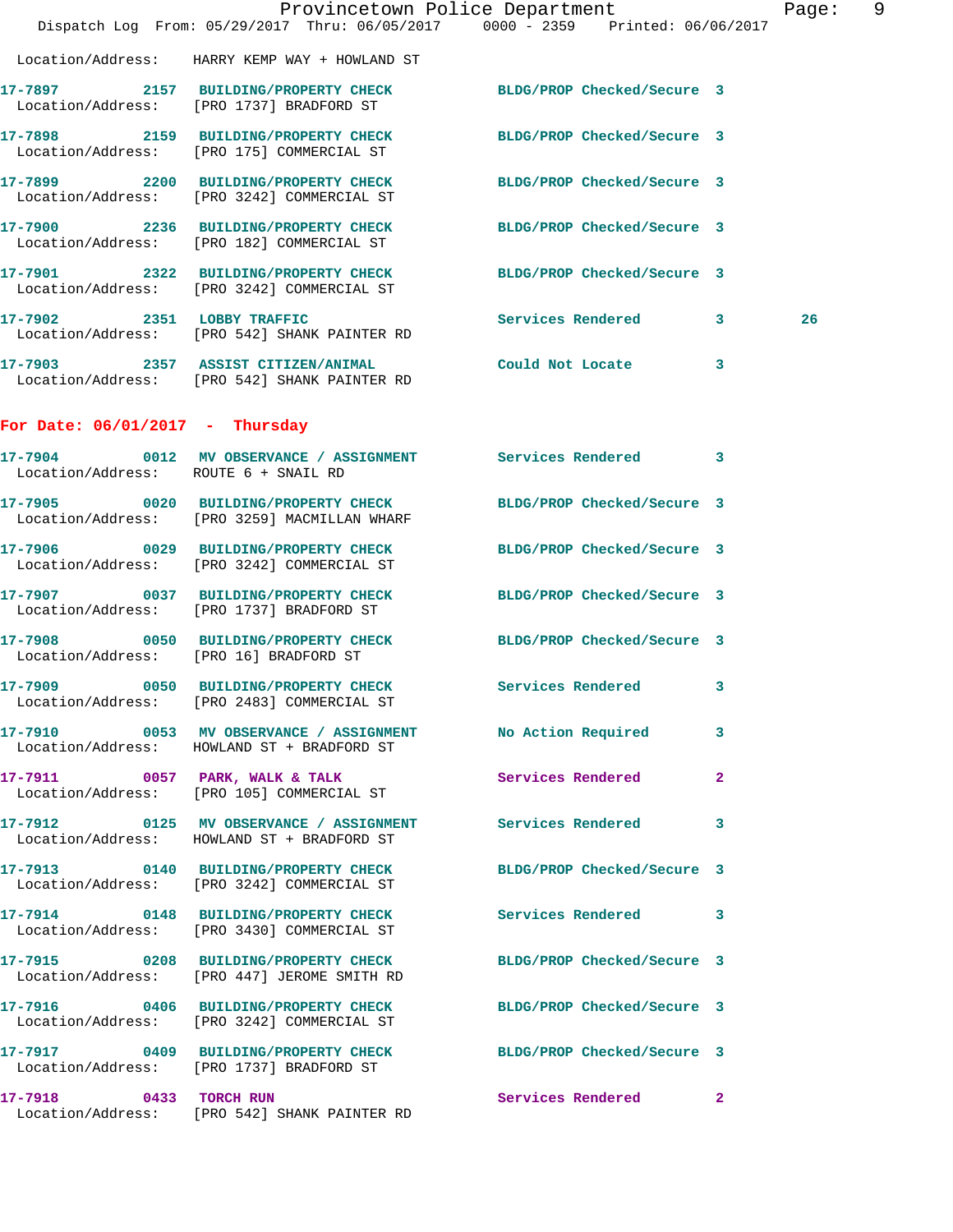|                                      | Provincetown Police Department<br>Dispatch Log From: 05/29/2017 Thru: 06/05/2017 0000 - 2359 Printed: 06/06/2017  |                           |              | Page: 10 |  |
|--------------------------------------|-------------------------------------------------------------------------------------------------------------------|---------------------------|--------------|----------|--|
|                                      | 17-7920 0714 BUILDING/PROPERTY CHECK BLDG/PROP Checked/Secure 3<br>Location/Address: [PRO 1737] BRADFORD ST       |                           |              |          |  |
|                                      | 17-7921 0727 BUILDING/PROPERTY CHECK<br>Location/Address: [PRO 433] RYDER ST EXT                                  | Services Rendered 3       |              |          |  |
| Location/Address: [PRO 3287] ROUTE 6 | 17-7922 0744 BUILDING/PROPERTY CHECK BLDG/PROP Checked/Secure 3                                                   |                           |              |          |  |
|                                      | 17-7923 0745 ANIMAL CALL/PET PANTRY Services Rendered 2<br>Location/Address: [PRO 3296] SHANK PAINTER RD          |                           |              |          |  |
|                                      | 17-7924 0809 SERVICE CALL/SCHOOL 5 Services Rendered 3<br>Location/Address: [PRO 569] WINSLOW ST                  |                           |              |          |  |
|                                      | 17-7925 0832 GENERAL INFO                                                                                         | Services Rendered 3       |              |          |  |
|                                      | 17-7926 0848 WIRES DOWN<br>Location/Address: [PRO 1472] COTTAGE ST                                                | Taken/Referred to Other 2 |              |          |  |
|                                      | 17-7927 0857 BUILDING/PROPERTY CHECK BLDG/PROP Checked/Secure 3<br>Location/Address: [PRO 3317] CEMETERY RD       |                           |              |          |  |
|                                      | 17-7928 0858 BUILDING/PROPERTY CHECK BLDG/PROP Checked/Secure 3<br>Location/Address: [PRO 3318] CEMETERY RD       |                           |              |          |  |
|                                      | 17-7929 0907 MV OBSERVANCE / ASSIGNMENT Services Rendered 3<br>Location/Address: RACE POINT RD + SEASHORE PARK DR |                           |              |          |  |
|                                      | 17-7930 0936 PARK, WALK & TALK Services Rendered<br>Location/Address: [PRO 2500] COMMERCIAL ST                    |                           | $\mathbf{2}$ |          |  |
|                                      | 17-7931 0956 MEDICAL EMERGENCY PATIENT REFUSAL<br>Location/Address: [PRO 3222] ALDEN ST                           |                           | 1            |          |  |
|                                      | 17-7932 1013 PARK, WALK & TALK 1988 Services Rendered<br>Location/Address: [PRO 537] SHANK PAINTER RD             |                           | -2           |          |  |
|                                      | 17-7933 1044 BUILDING/PROPERTY CHECK Services Rendered 3<br>Location/Address: [PRO 1737] BRADFORD ST              |                           |              |          |  |
|                                      | 17-7935 1046 ANIMAL CALL/PET PANTRY<br>Location/Address: [PRO 3966] SHANK PAINTER RD                              | Services Rendered         | $\mathbf{2}$ |          |  |
| 17-7934 1051 COMPLAINT               | Location/Address: [PRO 542] SHANK PAINTER RD                                                                      | SPOKEN TO                 | 3            |          |  |
|                                      | 17-7936 1115 SERVICE CALL<br>Location: [PRO 3431] LOPES SQUARE                                                    | <b>Services Rendered</b>  | 3            |          |  |
|                                      | 17-7937 1120 ASSIST CITIZEN/WELL BEING Services Rendered 3<br>Location/Address: [PRO 2144] CONWELL ST             |                           |              |          |  |
| Location/Address: COMMERCIAL ST      | 17-7938 1153 FOLLOW UP                                                                                            | Could Not Locate          | $\mathbf{2}$ |          |  |
|                                      | 17-7939 1158 PARKING COMPLAINT / GENERAL Citation/Warning Issued 3<br>Location/Address: [PRO 1048] PEARL ST       |                           |              |          |  |
|                                      | 17-7940 1226 SERVICE CALL/COURT Services Rendered<br>Location: [PRO 3705] ORLEANS DISTRICT COURT                  |                           | 3            |          |  |
|                                      | 17-7941 1227 SERVICE CALL<br>Location/Address: PRISCILLA ALDEN RD                                                 | Services Rendered 3       |              |          |  |
|                                      | 17-7942 1242 BIKE GENERAL<br>Location/Address: [PRO 2272] NELSON AVE                                              | No Action Required        | -2           |          |  |
| 17-7943 1253 MV ACCIDENT             | Location/Address: WEBSTER PL + BRADFORD ST                                                                        | Transported to Hospital 1 |              |          |  |

Refer To Accident: 17-24-AC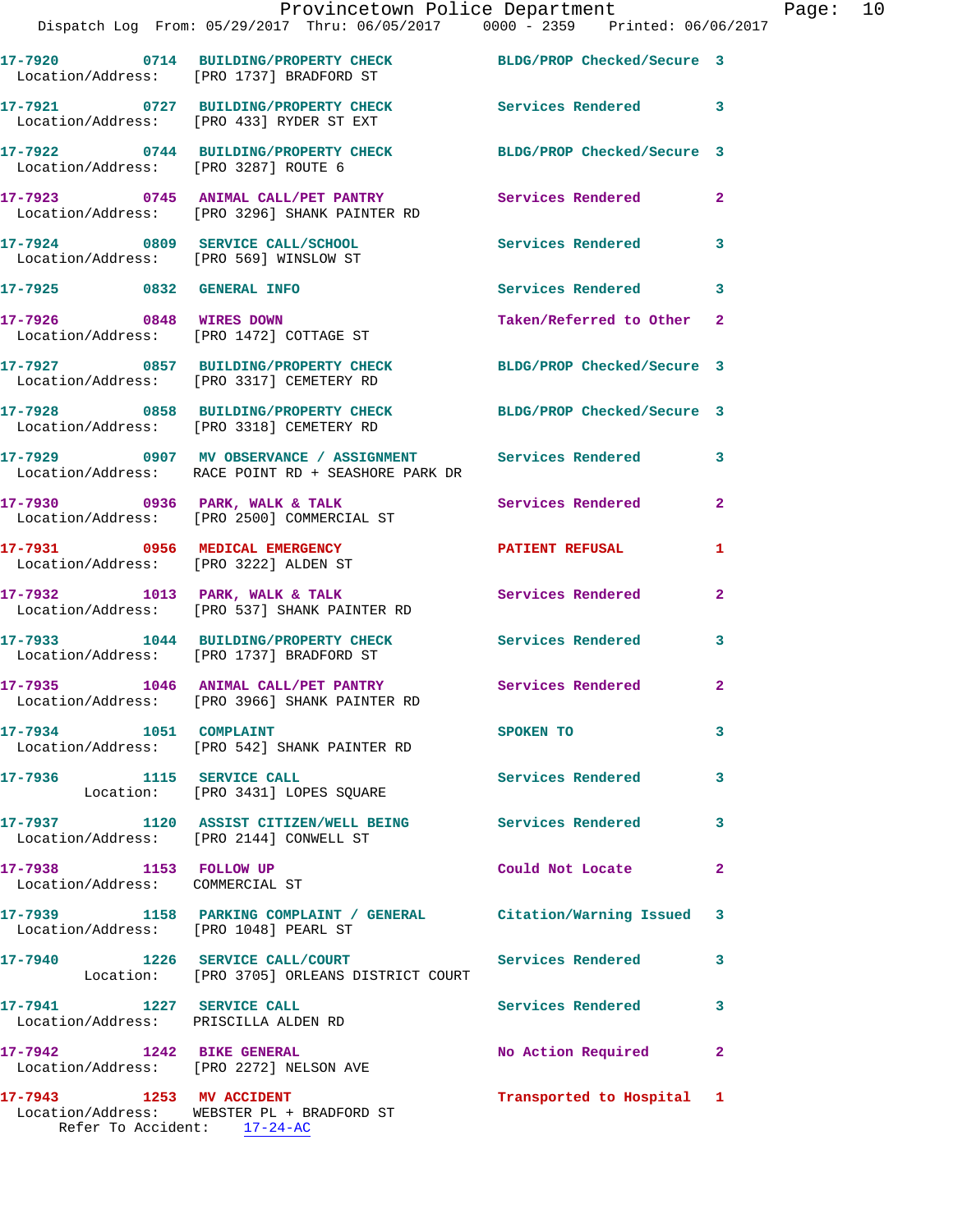|                                        | 17-7945 1455 MEDICAL EMERGENCY<br>Location/Address: [PRO 3420] JOHNSON ST                                        | Transported to Hospital 1  |                |
|----------------------------------------|------------------------------------------------------------------------------------------------------------------|----------------------------|----------------|
|                                        | 17-7946 1501 SERVICE CALL/SCHOOL<br>Location/Address: [PRO 569] WINSLOW ST                                       | Services Rendered          | 3              |
| 17-7947 1501 MV ACCIDENT               | Location/Address: [PRO 606] CONWELL ST                                                                           | Services Rendered          | 1              |
|                                        | 17-7949 1531 ASSIST CITIZEN<br>Location/Address: [PRO 371] COMMERCIAL ST                                         | Services Rendered          | 3              |
| 17-7950 1614 COMPLAINT                 | Location/Address: [PRO 319] COMMERCIAL ST                                                                        | <b>SPOKEN TO</b>           | 3              |
|                                        | 17-7951 1622 PARKING COMPLAINT / GENERAL Services Rendered<br>Location/Address: [PRO 2966] COMMERCIAL ST         |                            | 3              |
|                                        | 17-7952 1641 PARK, WALK & TALK<br>Location/Address: [PRO 105] COMMERCIAL ST                                      | Services Rendered          | $\overline{a}$ |
|                                        | 17-7953 1829 BUILDING/PROPERTY CHECK<br>Location/Address: [PRO 1737] BRADFORD ST                                 | Services Rendered          | 3              |
|                                        | 17-7954 1926 SUSPICIOUS ACTIVITY<br>Location/Address: [PRO 105] COMMERCIAL ST                                    | Services Rendered          | $\mathbf{2}$   |
|                                        | 17-7955 1947 BUILDING/PROPERTY CHECK<br>Location/Address: [PRO 2206] COMMERCIAL ST                               | Services Rendered          | 3              |
|                                        | 17-7956 1959 MEDICAL EMERGENCY/S.O.B.<br>Location/Address: [PRO 3670] SHANK PAINTER RD                           | Transported to Hospital 1  |                |
|                                        | 17-7957 2002 BUILDING/PROPERTY CHECK<br>Location/Address: [PRO 385] COMMERCIAL ST                                | BLDG/PROP Checked/Secure 3 |                |
|                                        | 17-7958 2017 BUILDING/PROPERTY CHECK BLDG/PROP Checked/Secure 3<br>Location/Address: [PRO 519] RACE POINT RD     |                            |                |
|                                        | 17-7959 2031 BUILDING/PROPERTY CHECK BLDG/PROP Checked/Secure 3<br>Location/Address: [PRO 1778] SHANK PAINTER RD |                            |                |
|                                        | 17-7960 2057 BUILDING/PROPERTY CHECK<br>Location/Address: [PRO 385] COMMERCIAL ST                                | BLDG/PROP Checked/Secure 3 |                |
| 17-7961 2132 MV STOP                   | Location/Address: BRADFORD ST + STANDISH ST                                                                      | <b>VERBAL WARNING</b>      | 3              |
| Location/Address: [PRO 58] BRADFORD ST | 17-7962 2140 MV OBSERVANCE / ASSIGNMENT Services Rendered                                                        |                            | 3              |
|                                        | 17-7963 2159 BUILDING/PROPERTY CHECK<br>Location/Address: [PRO 385] COMMERCIAL ST                                | BLDG/PROP Checked/Secure 3 |                |
|                                        | 17-7964 2213 BUILDING/PROPERTY CHECK<br>Location/Address: [PRO 1737] BRADFORD ST                                 | BLDG/PROP Checked/Secure 3 |                |
|                                        | 17-7965 2308 LOBBY TRAFFIC<br>Location/Address: [PRO 542] SHANK PAINTER RD                                       | Services Rendered 3        | 29             |
|                                        | 17-7966 2310 BUILDING/PROPERTY CHECK<br>Location/Address: [PRO 3242] COMMERCIAL ST                               | BLDG/PROP Checked/Secure 3 |                |
| For Date: 06/02/2017 - Friday          |                                                                                                                  |                            |                |

**17-7967 0004 BUILDING/PROPERTY CHECK BLDG/PROP Checked/Secure 3**  Location/Address: [PRO 3242] COMMERCIAL ST 17-7968 0031 PARK, WALK & TALK **Services Rendered** 2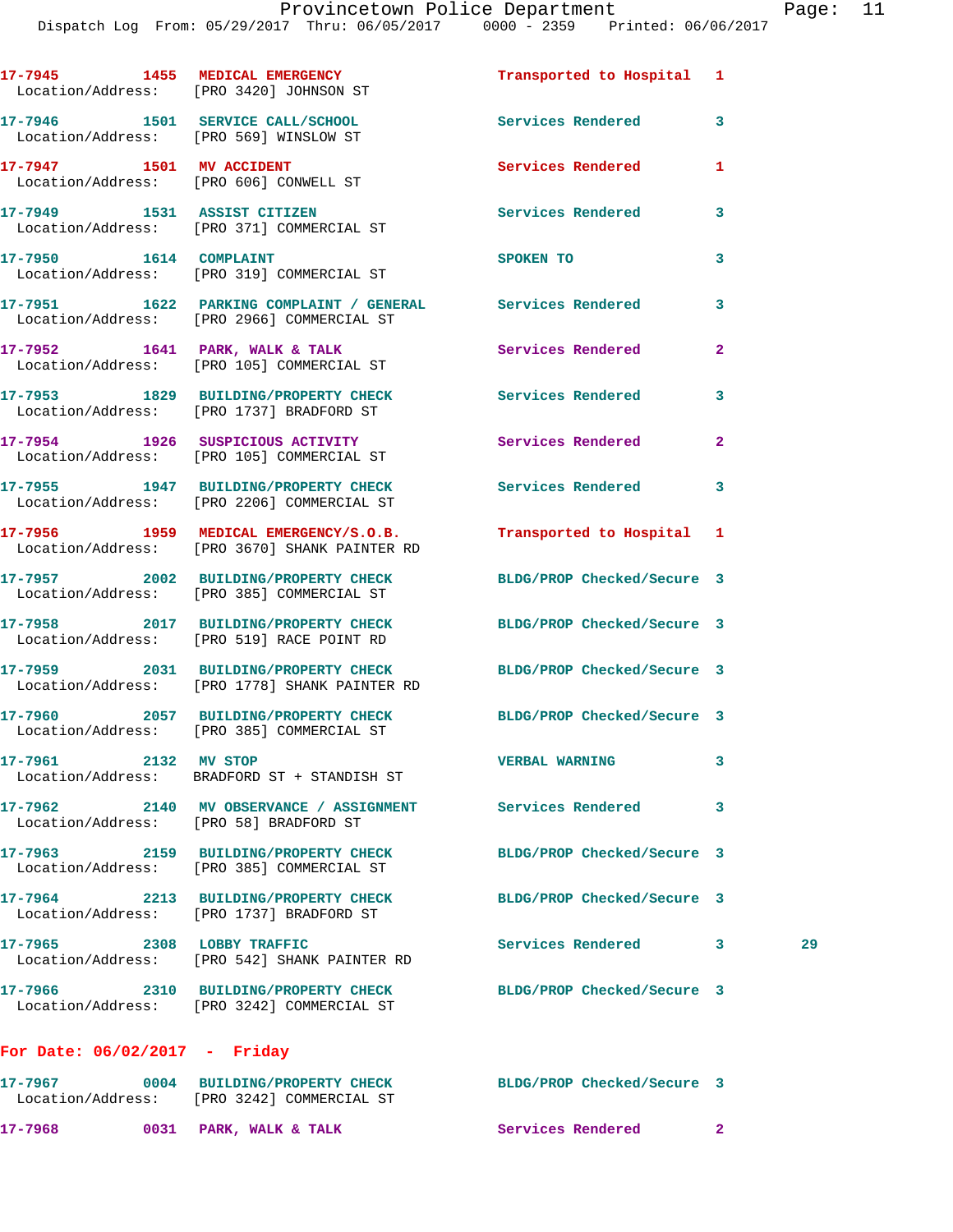|                                                       | Dispatch Log From: 05/29/2017 Thru: 06/05/2017 0000 - 2359 Printed: 06/06/2017                                  | Provincetown Police Department Page: 12 |                |  |
|-------------------------------------------------------|-----------------------------------------------------------------------------------------------------------------|-----------------------------------------|----------------|--|
| Location/Address: COMMERCIAL ST                       |                                                                                                                 |                                         |                |  |
|                                                       | 17-7969 0034 BUILDING/PROPERTY CHECK BLDG/PROP Checked/Secure 3<br>Location/Address: [PRO 3259] MACMILLAN WHARF |                                         |                |  |
|                                                       | 17-7970 0036 BUILDING/PROPERTY CHECK Services Rendered 3<br>Location/Address: [PRO 2483] COMMERCIAL ST          |                                         |                |  |
| Location/Address: COMMERCIAL ST                       | 17-7971 0045 PARK, WALK & TALK 3 Services Rendered 2                                                            |                                         |                |  |
|                                                       | 17-7972 0051 BUILDING/PROPERTY CHECK BLDG/PROP Checked/Secure 3<br>Location/Address: [PRO 175] COMMERCIAL ST    |                                         |                |  |
|                                                       | 17-7973 0100 BUILDING/PROPERTY CHECK BLDG/PROP Checked/Secure 3<br>Location/Address: [PRO 3242] COMMERCIAL ST   |                                         |                |  |
|                                                       | 17-7974 0102 BUILDING/PROPERTY CHECK BLDG/PROP Checked/Secure 3<br>Location/Address: [PRO 1737] BRADFORD ST     |                                         |                |  |
|                                                       | 17-7975 0104 MV OBSERVANCE / ASSIGNMENT Services Rendered 3<br>Location/Address: BRADFORD ST + HOWLAND ST       |                                         |                |  |
| 17-7977 0136 MV STOP<br>Location/Address: STANDISH ST |                                                                                                                 | VERBAL WARNING 3                        |                |  |
|                                                       | 17-7978 0155 BUILDING/PROPERTY CHECK BLDG/PROP Checked/Secure 3<br>Location/Address: [PRO 444] HIGH POLE HILL   |                                         |                |  |
|                                                       | 17-7979 0219 MV STOP<br>Location/Address: BRADFORD ST + PEARL ST                                                | <b>VERBAL WARNING</b>                   | 3              |  |
|                                                       | 17-7980 0249 FOUND CREDIT CARD<br>Location/Address: [PRO 542] SHANK PAINTER RD                                  | <b>Services Rendered</b>                | 3              |  |
|                                                       | 17-7981 0420 ALARM - FIRE<br>Location/Address: [PRO 2977] COMMERCIAL ST                                         | False Alarm                             | 1              |  |
|                                                       | 17-7982 0558 MV OBSERVANCE / ASSIGNMENT Services Rendered<br>Location/Address: [PRO 3430] COMMERCIAL ST         |                                         | 3              |  |
|                                                       | 17-7983 0609 BUILDING/PROPERTY CHECK<br>Location/Address: [PRO 2898] JEROME SMITH RD                            | Services Rendered                       | 3              |  |
| Location/Address: ROUTE 6                             | 17-7984 0617 MV OBSERVANCE / ASSIGNMENT Services Rendered                                                       |                                         | $\mathbf{3}$   |  |
| 17-7985 0632 MV STOP                                  | Location/Address: [PRO 539] SHANK PAINTER RD                                                                    | <b>VERBAL WARNING</b>                   | 3              |  |
|                                                       | 17-7986 0803 BUILDING/PROPERTY CHECK Services Rendered<br>Location/Address: [PRO 3259] MACMILLAN WHARF          |                                         | 3              |  |
|                                                       | 17-7987 0807 SERVICE CALL/SCHOOL Services Rendered<br>Location/Address: [PRO 569] WINSLOW ST                    |                                         | $\mathbf{3}$   |  |
|                                                       | 17-7988 6827 PARKING COMPLAINT / GENERAL Services Rendered<br>Location/Address: NELSON AVE + RACE POINT RD      |                                         | 3              |  |
|                                                       | 17-7991 0935 BUILDING/PROPERTY CHECK BLDG/PROP Checked/Secure 3<br>Location/Address: [PRO 574] WINSLOW ST       |                                         |                |  |
|                                                       | 17-7990 0939 ANIMAL CALL<br>Location/Address: [PRO 1230] COMMERCIAL ST                                          | Services Rendered                       | $\overline{2}$ |  |
| 17-7992 0944 911 GENERAL                              | Location/Address: [PRO 2977] COMMERCIAL ST                                                                      | Services Rendered 1                     |                |  |
|                                                       | 17-7993 1002 ANIMAL CALL/BABY BIRDS                                                                             | Services Rendered                       | $\mathbf{2}$   |  |

Location/Address: [PRO 132] COMMERCIAL ST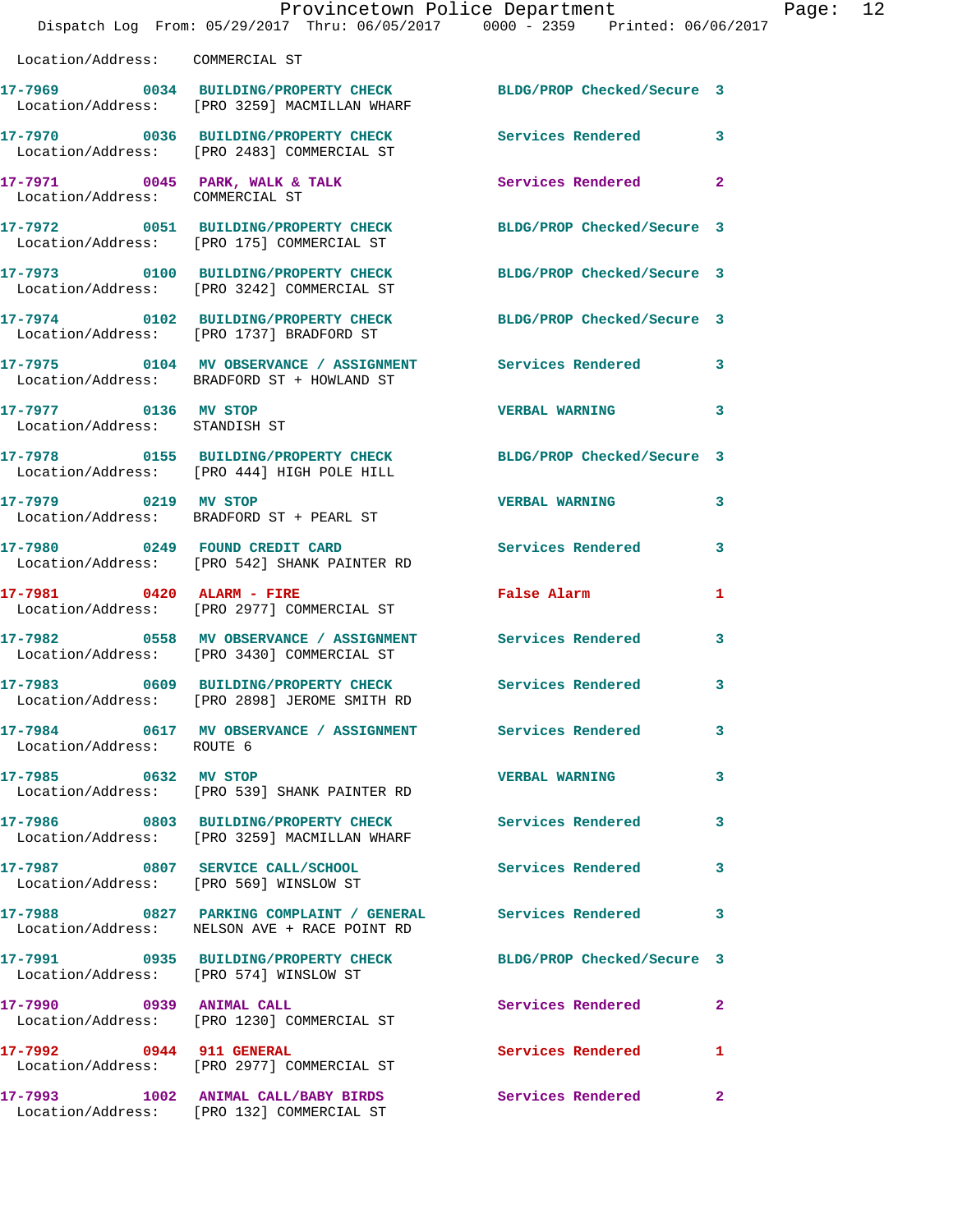|                                                        | Dispatch Log From: 05/29/2017 Thru: 06/05/2017 0000 - 2359 Printed: 06/06/2017                                   | Provincetown Police Department                                                                                |              | Page: 13 |  |
|--------------------------------------------------------|------------------------------------------------------------------------------------------------------------------|---------------------------------------------------------------------------------------------------------------|--------------|----------|--|
|                                                        | 17-7994 1045 FOLLOW UP <b>FOLLOW</b> TO FOLLOW UP<br>Location/Address: [PRO 542] SHANK PAINTER RD                |                                                                                                               | $\mathbf{2}$ |          |  |
|                                                        | 17-7995 1050 PARKING COMPLAINT / GENERAL Citation/Warning Issued 3<br>Location/Address: [PRO 2815] COMMERCIAL ST |                                                                                                               |              |          |  |
|                                                        | 17-7997 1140 MEDICAL EMERGENCY<br>Location/Address: [PRO 3305] COURT ST                                          | Transported to Hospital 1                                                                                     |              |          |  |
| 17-7998 1217 HAZARDS<br>Location/Address: STANDISH AVE |                                                                                                                  | Services Rendered 2                                                                                           |              |          |  |
|                                                        | 17-7999 1246 MV COMPLAINT<br>Location/Address: [PRO 2045] BAYBERRY AVE                                           | SPOKEN TO                                                                                                     | $\mathbf{2}$ |          |  |
|                                                        | 17-8000 1257 COMPLAINT<br>Location/Address: [PRO 105] COMMERCIAL ST                                              | <b>SPOKEN TO</b>                                                                                              | 3            |          |  |
|                                                        | 17-8001 1259 ASSIST AGENCY / MUTUAL AID Services Rendered 3<br>Location/Address: [PRO 3728] COMMERCIAL ST        |                                                                                                               |              |          |  |
|                                                        | 17-8003 1358 BUILDING/PROPERTY CHECK Services Rendered 3<br>Location/Address: [PRO 2898] JEROME SMITH RD         |                                                                                                               |              |          |  |
|                                                        | 17-8004 1402 COMPLAINT - STREET PERFORMERS SPOKEN TO<br>Location/Address: [PRO 1714] COMMERCIAL ST               |                                                                                                               | $\mathbf{3}$ |          |  |
|                                                        | 17-8005 1415 BUILDING/PROPERTY CHECK Services Rendered<br>Location/Address: [PRO 2483] COMMERCIAL ST             |                                                                                                               | 3            |          |  |
|                                                        | 17-8006 1417 DISORDERLY<br>Location/Address: [PRO 105] COMMERCIAL ST                                             | SPOKEN TO AND TO A STATE OF THE STATE OF THE STATE OF THE STATE OF THE STATE OF THE STATE OF THE STATE OF THE | $\mathbf{2}$ |          |  |
|                                                        | 17-8007 1427 MEDICAL EMERGENCY<br>Location/Address: [PRO 3259] MACMILLAN WHARF                                   | Transported to Hospital 1                                                                                     |              |          |  |
|                                                        | 17-8008 1500 SERVICE CALL/SCHOOL 5 Services Rendered 3<br>Location/Address: [PRO 488] MAYFLOWER ST               |                                                                                                               |              |          |  |
|                                                        | 17-8009 1531 PARK, WALK & TALK<br>Location/Address: [PRO 3259] MACMILLAN WHARF                                   | No Action Required 2                                                                                          |              |          |  |
|                                                        | 17-8012 1603 PARK, WALK & TALK<br>Location: [PRO 3431] LOPES SQUARE                                              | Services Rendered                                                                                             |              |          |  |
|                                                        | 17-8013 1643 ASSIST WITH TRAFFIC<br>Location/Address: [PRO 366] COMMERCIAL ST                                    | SPOKEN TO                                                                                                     | $\mathbf{3}$ |          |  |
|                                                        | 17-8014 1651 911 GENERAL/HANG UP Services Rendered 1<br>Location/Address: [PRO 63] BRADFORD ST EXT               |                                                                                                               |              |          |  |
| Location/Address: [PRO 2513] ROUTE 6                   | 17-8015 1714 MV OBSERVANCE / ASSIGNMENT Services Rendered 3                                                      |                                                                                                               |              |          |  |
|                                                        | 17-8016 1801 BUILDING/PROPERTY CHECK BLDG/PROP Checked/Secure 3<br>Location/Address: [PRO 2483] COMMERCIAL ST    |                                                                                                               |              |          |  |
| 17-8017 1909 LOST WALLET<br>Location/Address: PEARL ST |                                                                                                                  | Services Rendered 3                                                                                           |              |          |  |
|                                                        | 17-8018 1950 BUILDING/PROPERTY CHECK BLDG/PROP Checked/Secure 3<br>Location/Address: [PRO 58] BRADFORD ST        |                                                                                                               |              |          |  |
| Location/Address: BRADFORD ST                          | 17-8019 1954 MV OBSERVANCE / ASSIGNMENT Services Rendered 3                                                      |                                                                                                               |              |          |  |
| 17-8020 2006 MV ACCIDENT                               | Location/Address: [PRO 3702] COMMERCIAL ST                                                                       | Services Rendered 1                                                                                           |              | 1        |  |
|                                                        | 17-8021 2027 BUILDING/PROPERTY CHECK BLDG/PROP Checked/Secure 3                                                  |                                                                                                               |              |          |  |

Location/Address: [PRO 385] COMMERCIAL ST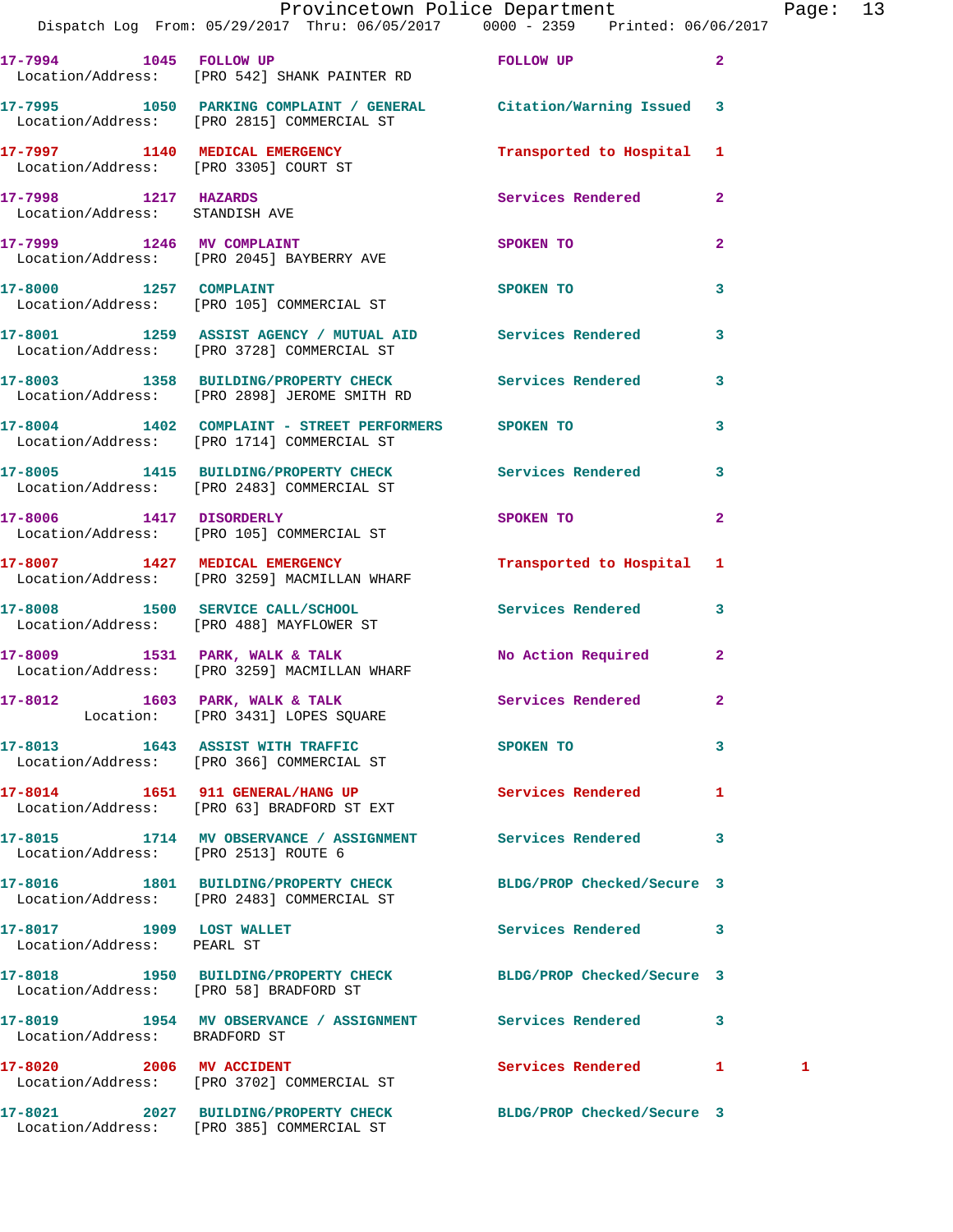|                                      | 17-8022 2031 MEDICAL EMERGENCY/SEIZURE Transported to Hospital 1<br>Location/Address: [PRO 2343] BREWSTER ST  |                            |                            |    |
|--------------------------------------|---------------------------------------------------------------------------------------------------------------|----------------------------|----------------------------|----|
|                                      | 17-8023 2031 BUILDING/PROPERTY CHECK BLDG/PROP Checked/Secure 3<br>Location/Address: [PRO 2206] COMMERCIAL ST |                            |                            |    |
| Location/Address: BRADFORD ST        | 17-8024 2036 MV OBSERVANCE / ASSIGNMENT Services Rendered 3                                                   |                            |                            |    |
|                                      | 17-8025 2039 BUILDING/PROPERTY CHECK BLDG/PROP Checked/Secure 3<br>Location/Address: [PRO 488] MAYFLOWER ST   |                            |                            |    |
| 17-8026 2041 MV STOP                 | Location/Address: BRADFORD ST + CONWELL ST                                                                    | <b>VERBAL WARNING</b>      | 3                          |    |
| 17-8027 2053 MV STOP                 | Location/Address: [PRO 2577] BRADFORD ST                                                                      | <b>VERBAL WARNING</b>      | 3                          |    |
|                                      | 17-8029 2056 ASSIST CITIZEN<br>Location/Address: [PRO 80] CARVER ST                                           | SPOKEN TO                  | $\overline{\phantom{a}}$ 3 |    |
| Location/Address: [PRO 3287] ROUTE 6 | 17-8030 2127 BUILDING/PROPERTY CHECK BLDG/PROP Checked/Secure 3                                               |                            |                            |    |
|                                      | 17-8031 2138 MEDICAL EMERGENCY/SEIZURE PATIENT REFUSAL<br>Location/Address: [PRO 1251] SEASHORE PARK DR       |                            | 1                          |    |
|                                      | 17-8032 2155 ASSIST CITIZEN<br>Location/Address: [PRO 542] SHANK PAINTER RD                                   | SPOKEN TO                  | 3                          |    |
| 17-8034 2230 BAR CHECK               | Location/Address: [PRO 2737] COMMERCIAL ST                                                                    | Services Rendered          | $\mathbf{2}$               |    |
|                                      | 17-8036 2319 MEDICAL EMERGENCY<br>Location/Address: [PRO 2667] CAPTAIN BERTIES WAY                            | Transported to Hospital 1  |                            |    |
| For Date: $06/03/2017$ - Saturday    |                                                                                                               |                            |                            |    |
|                                      | 17-8039 0002 LOBBY TRAFFIC<br>Location/Address: [PRO 542] SHANK PAINTER RD                                    | Services Rendered 2        |                            | 14 |
|                                      | 17-8040 0021 BUILDING/PROPERTY CHECK Services Rendered<br>Location/Address: [PRO 2483] COMMERCIAL ST          |                            | 3                          |    |
|                                      | 17-8041 0029 BUILDING/PROPERTY CHECK<br>Location/Address: [PRO 3259] MACMILLAN WHARF                          | BLDG/PROP Checked/Secure 3 |                            |    |
|                                      | 17-8042 0050 BUILDING/PROPERTY CHECK BLDG/PROP Checked/Secure 3<br>Location/Address: [PRO 1737] BRADFORD ST   |                            |                            |    |
|                                      | 17-8043 0101 PARK, WALK & TALK<br>Location/Address: [PRO 1869] COMMERCIAL ST                                  | No Action Required         | 2                          |    |
|                                      | $17-8044$ 0105 PARK, WALK & TALK<br>Location/Address: [PRO 105] COMMERCIAL ST                                 | Services Rendered          | $\mathbf{2}$               |    |
| 17-8045 0140 MV STOP                 | Location: [PRO 3431] LOPES SQUARE                                                                             | <b>VERBAL WARNING</b>      | 3                          |    |
| 17-8046 0156 NOISE COMPLAINT         | Location/Address: [PRO 3906] RACE POINT RD                                                                    | Services Rendered          | 3                          |    |
|                                      | 17-8047 0333 MEDICAL EMERGENCY<br>Location/Address: [PRO 2977] COMMERCIAL ST                                  | <b>PATIENT REFUSAL</b>     | 1                          |    |
|                                      | 17-8048 0513 BUILDING/PROPERTY CHECK<br>Location/Address: [PRO 1737] BRADFORD ST                              | BLDG/PROP Checked/Secure 3 |                            |    |
|                                      | 17-8049               0525    MV OBSERVANCE  /  ASSIGNMENT               No  Action  Required               3 |                            |                            |    |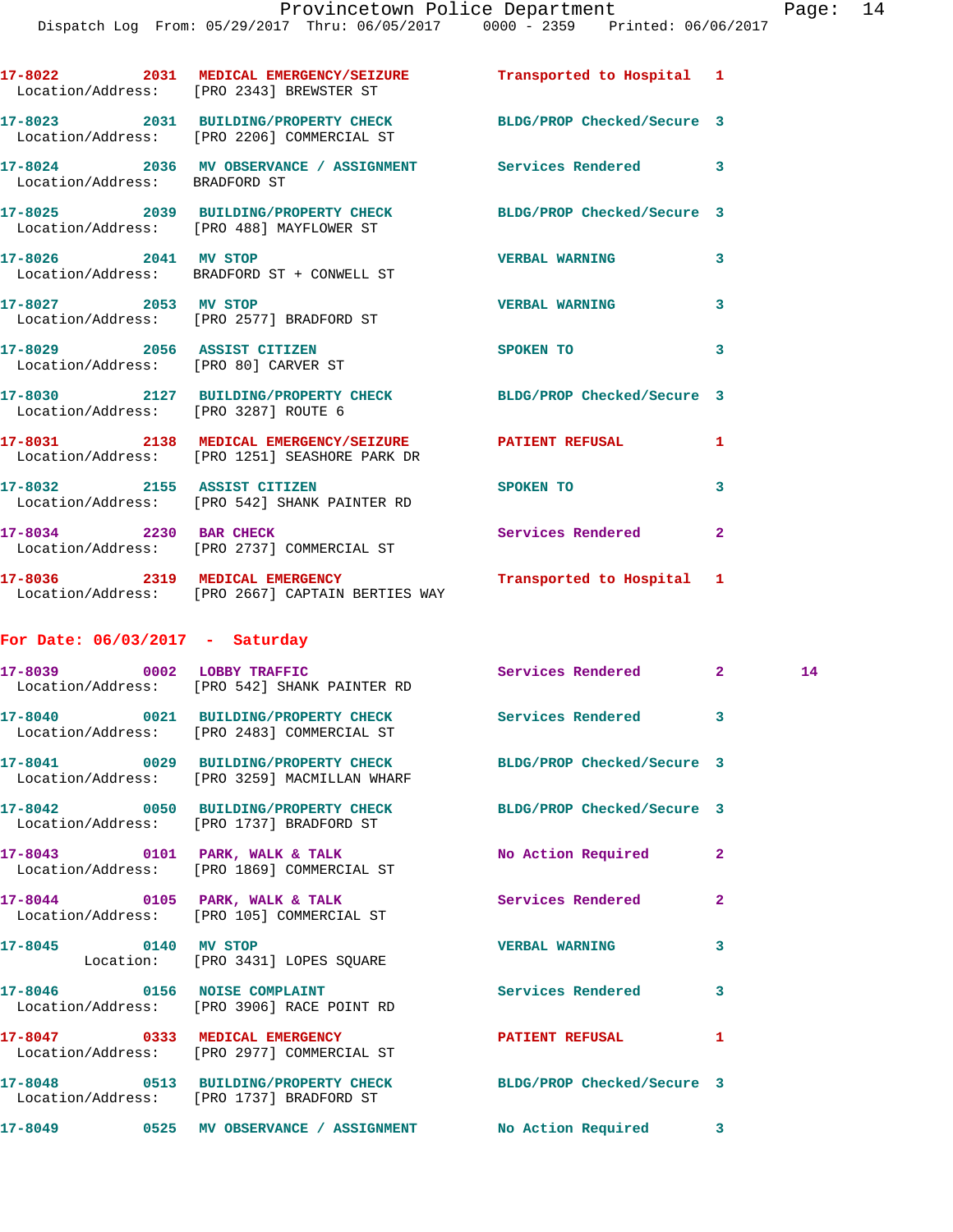|                                      | Dispatch Log From: 05/29/2017 Thru: 06/05/2017 0000 - 2359 Printed: 06/06/2017                                   | Provincetown Police Department | Page: 15       |
|--------------------------------------|------------------------------------------------------------------------------------------------------------------|--------------------------------|----------------|
|                                      | Location/Address: HOWLAND ST + BRADFORD ST                                                                       |                                |                |
|                                      | 17-8050 0527 BUILDING/PROPERTY CHECK BLDG/PROP Checked/Secure 3<br>Location/Address: [PRO 2490] PROVINCELANDS RD |                                |                |
|                                      | 17-8051 0541 MV OBSERVANCE / ASSIGNMENT Services Rendered 3<br>Location/Address: [PRO 106] COMMERCIAL ST         |                                |                |
|                                      | 17-8052 0547 BUILDING/PROPERTY CHECK BLDG/PROP Checked/Secure 3<br>Location/Address: [PRO 519] RACE POINT RD     |                                |                |
|                                      | 17-8053 0600 BUILDING/PROPERTY CHECK BLDG/PROP Checked/Secure 3<br>Location/Address: [PRO 444] HIGH POLE HILL    |                                |                |
| Location/Address: RACE POINT RD      | 17-8054 0757 MV OBSERVANCE / ASSIGNMENT Services Rendered 3                                                      |                                |                |
|                                      | 17-8055 0825 BY-LAW VIOLATION<br>Location/Address: [PRO 3908] COMMERCIAL ST                                      | <b>VERBAL WARNING</b>          | $\mathbf{2}$   |
|                                      | 17-8056 0847 DOG IN MV<br>Location/Address: [PRO 2481] TREMONT ST                                                | Services Rendered              | $\mathbf{2}$   |
|                                      | 17-8057 0848 BUILDING/PROPERTY CHECK BLDG/PROP Checked/Secure 3<br>Location/Address: [PRO 2898] JEROME SMITH RD  |                                |                |
| Location/Address: [PRO 3440] ROUTE 6 | 17-8058 0903 MV OBSERVANCE / ASSIGNMENT Services Rendered 3                                                      |                                |                |
| Location/Address: [PRO 2513] ROUTE 6 | 17-8059 0916 VERBAL SPEED/MARKED LANES VERBAL WARNING                                                            |                                | $\mathbf{3}$   |
|                                      | 17-8060 0931 BUILDING/PROPERTY CHECK Services Rendered<br>Location/Address: [PRO 3259] MACMILLAN WHARF           |                                | 3              |
|                                      | 17-8061 0934 PARK, WALK & TALK<br>Location/Address: [PRO 383] COMMERCIAL ST                                      | Services Rendered              | $\overline{2}$ |
|                                      | 17-8062 0949 BUILDING/PROPERTY CHECK Services Rendered<br>Location/Address: [PRO 526] RYDER ST EXT               |                                | 3              |
|                                      | 17-8063 1004 BUILDING/PROPERTY CHECK BLDG/PROP Checked/Secure 3<br>Location/Address: [PRO 3242] COMMERCIAL ST    |                                |                |
| 17-8064 1006 PET PANTRY              | Location/Address: [PRO 3296] SHANK PAINTER RD                                                                    | Services Rendered 3            |                |
| Location/Address: [PRO 3287] ROUTE 6 | 17-8065 1021 BUILDING/PROPERTY CHECK BLDG/PROP Checked/Secure 3                                                  |                                |                |
| Location/Address: [PRO 2521] ROUTE 6 | 17-8066 1023 MV OBSERVANCE / ASSIGNMENT Services Rendered 3                                                      |                                |                |
| Location/Address: [PRO 2513] ROUTE 6 | 17-8067 1028 WRITTEN WARNING SPEED                                                                               | Citation/Warning Issued 3      |                |
|                                      | 17-8068 1038 VERBAL STOP SIGN<br>Location/Address: COMMERCIAL ST + BRADFORD ST                                   | <b>VERBAL WARNING</b>          | 3              |
|                                      | $17-8069$ 1046 PARK, WALK & TALK<br>Location/Address: [PRO 105] COMMERCIAL ST                                    | No Action Required 2           |                |
|                                      | 17-8070 1059 FOX CALL<br>Location/Address: [PRO 382] COMMERCIAL ST                                               | Services Rendered              | $\mathbf{2}$   |
|                                      | 17-8071 1105 PARK, WALK & TALK<br>Location: [PRO 3431] LOPES SQUARE                                              | Services Rendered              | $\mathbf{2}$   |
| 17-8072 1109 LOST IPAD               | Location/Address: [PRO 664] COMMERCIAL ST                                                                        | Services Rendered              | 3              |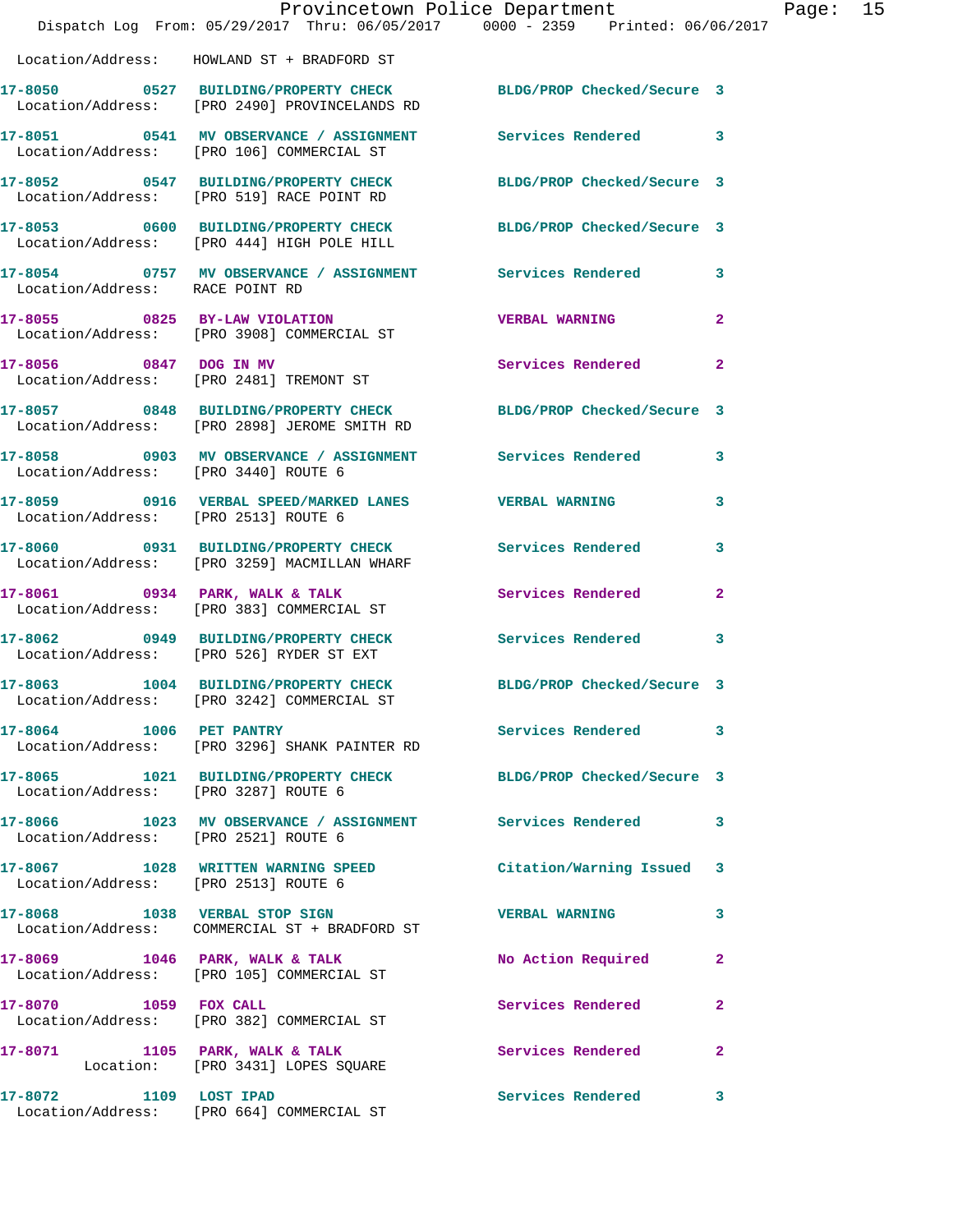## Provincetown Police Department Page: 16

|                                                                     | Dispatch_Log From: 05/29/2017 Thru: 06/05/2017 = 0000 - 2359 = Printed: 06/06/2017                                      |                           |                |
|---------------------------------------------------------------------|-------------------------------------------------------------------------------------------------------------------------|---------------------------|----------------|
| Location/Address: COURT ST                                          | 17-8073 1114 EVALUATION/TRANSPORT                                                                                       | Transported to Hospital 1 |                |
|                                                                     | 17-8074 1124 BUILDING/PROPERTY CHECK BLDG/PROP Checked/Secure 3<br>Location/Address: [PRO 3033] COMMERCIAL ST           |                           |                |
|                                                                     | 17-8077 1153 PARK, WALK & TALK<br>Location/Address: [PRO 382] COMMERCIAL ST                                             | Services Rendered         | $\overline{2}$ |
|                                                                     | 17-8078 1206 PARK, WALK & TALK Services Rendered<br>Location/Address: [PRO 537] SHANK PAINTER RD                        |                           | $\overline{2}$ |
| 17-8079 1255 COMPLAINT                                              | Location/Address: [PRO 105] COMMERCIAL ST                                                                               | SPOKEN TO                 | 3              |
|                                                                     | 17-8080 1304 FOUND MA LICENSE<br>Location/Address: [PRO 517] RACE POINT RD                                              | Services Rendered         | 3              |
|                                                                     | 17-8081 1309 FOX SITING<br>Location/Address: [PRO 2605] COMMERCIAL ST                                                   | <b>Services Rendered</b>  | $\overline{a}$ |
| Location/Address: ROUTE 6 + SNAIL RD                                | 17-8083 1313 MV OBSERVANCE / ASSIGNMENT Services Rendered                                                               |                           | 3              |
|                                                                     | 17-8082 1314 PARK, WALK & TALK<br>Location/Address: [PRO 105] COMMERCIAL ST                                             | Services Rendered         | $\mathbf{2}$   |
|                                                                     | 17-8144 1330 GRAFFITI<br>Location/Address: [PRO 385] COMMERCIAL ST                                                      | Services Rendered         | 3              |
|                                                                     | 17-8084 1331 BUILDING/PROPERTY CHECK BLDG/PROP Checked/Secure 3<br>Location/Address: [PRO 3242] COMMERCIAL ST           |                           |                |
| Location/Address: [PRO 2519] ROUTE 6                                | 17-8085 1331 MV OBSERVANCE / ASSIGNMENT Services Rendered 3                                                             |                           | 1              |
| 17-8086 1334 CITATION SPEED<br>Location/Address: [PRO 2513] ROUTE 6 |                                                                                                                         | Citation/Warning Issued 3 |                |
| 17-8087 1340 MV STOP<br>Refer To Field Int: 17-4-FI                 | Location/Address: [PRO 3670] SHANK PAINTER RD                                                                           | <b>VERBAL WARNING</b>     | 3              |
|                                                                     | 17-8088 1352 HARASSMENT COMPLAINT<br>Location/Address: [PRO 3228] COMMERCIAL ST                                         | Services Rendered         | $\overline{2}$ |
|                                                                     | 17-8090 1426 WRITTEN WARNING STOP SIGN/REG Citation/Warning Issued 3<br>Location/Address: [PRO 783] CAPTAIN BERTIES WAY |                           |                |
| 17-8091 1501 MV STOP                                                | Location/Address: [PRO 539] SHANK PAINTER RD                                                                            | Citation/Warning Issued 3 |                |
| 17-8092 1501 ANIMAL CALL                                            | Location/Address: [PRO 526] RYDER ST EXT                                                                                | SPOKEN TO                 | $\mathbf{2}$   |
|                                                                     | 17-8093 1507 DISTURBANCE<br>Location/Address: [PRO 2539] RYDER ST EXT                                                   | <b>VERBAL WARNING</b>     | 1              |
|                                                                     | 17-8094 1548 BUILDING/PROPERTY CHECK BLDG/PROP Checked/Secure 3<br>Location/Address: [PRO 2483] COMMERCIAL ST           |                           |                |
|                                                                     | 17-8095 1601 MV OBSERVANCE / ASSIGNMENT Services Rendered<br>Location/Address: [PRO 3430] COMMERCIAL ST                 |                           | 3              |
| Location/Address: [PRO 3440] ROUTE 6                                | 17-8096 1602 MV OBSERVANCE / ASSIGNMENT Services Rendered                                                               |                           | 3              |
|                                                                     | 17-8098 1646 DISORDERLY<br>Location/Address: [PRO 105] COMMERCIAL ST                                                    | SPOKEN TO                 | 2              |
|                                                                     | 17-8099 1720 BUILDING/PROPERTY CHECK BLDG/PROP Checked/Secure 3                                                         |                           |                |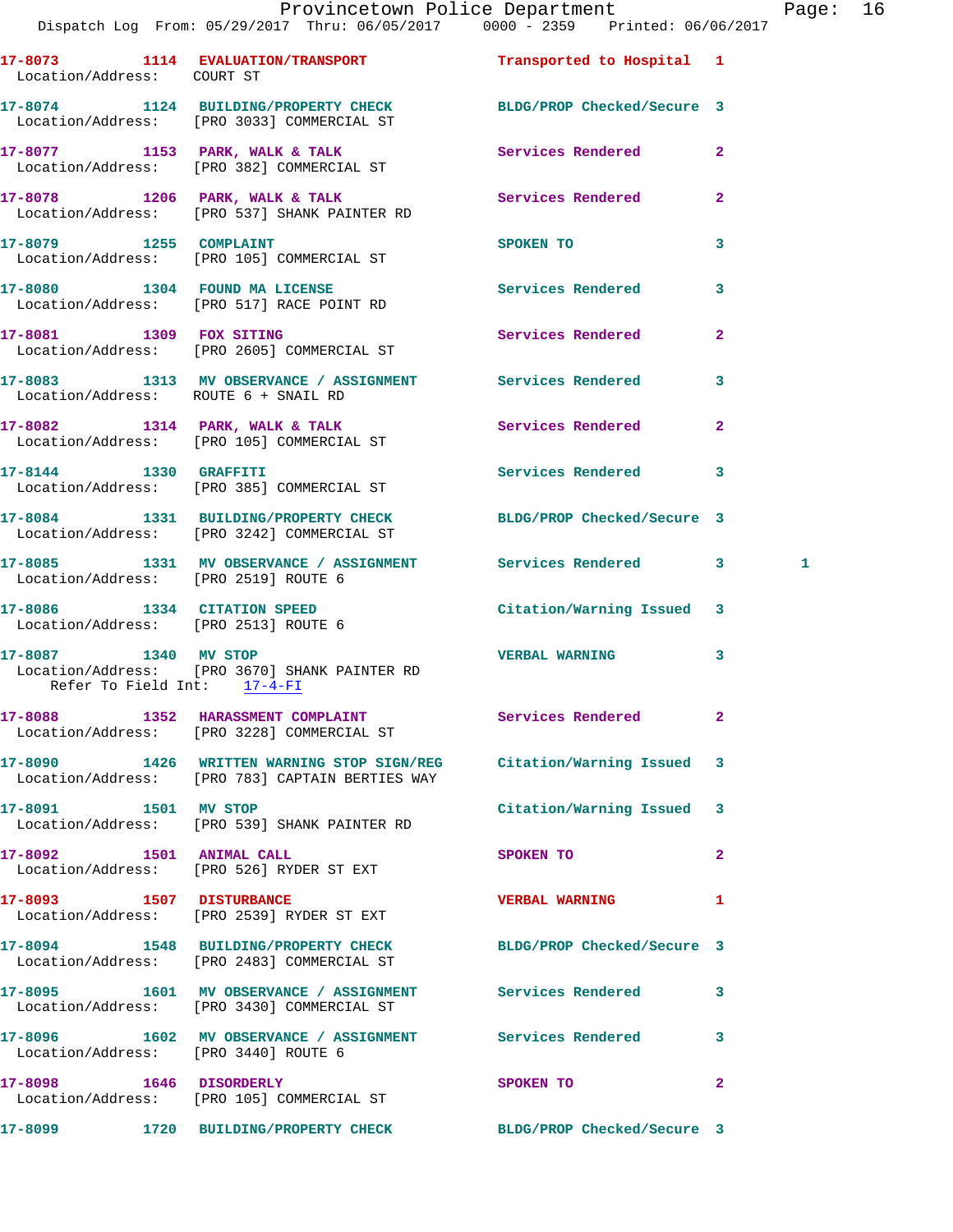|                                                              | Provincetown Police Department The Rage: 17<br>Dispatch Log From: 05/29/2017 Thru: 06/05/2017 0000 - 2359 Printed: 06/06/2017 |                            |              |    |  |
|--------------------------------------------------------------|-------------------------------------------------------------------------------------------------------------------------------|----------------------------|--------------|----|--|
|                                                              | Location/Address: [PRO 106] COMMERCIAL ST                                                                                     |                            |              |    |  |
|                                                              | 17-8100 1739 SERVICE CALL<br>Location/Address: [PRO 537] SHANK PAINTER RD                                                     | Services Rendered 3        |              |    |  |
|                                                              | 17-8102 1910 BUILDING/PROPERTY CHECK BLDG/PROP Checked/Secure 3<br>Location/Address: [PRO 2898] JEROME SMITH RD               |                            |              |    |  |
|                                                              | 17-8103 1928 MV OBSERVANCE / ASSIGNMENT Services Rendered<br>Location/Address: ROUTE 6 + SNAIL RD                             |                            | 3            |    |  |
|                                                              | 17-8104 1934 LOST VERIZON PHONE<br>Location/Address: [PRO 542] SHANK PAINTER RD                                               | Services Rendered 3        |              |    |  |
|                                                              | 17-8105 1941 BUILDING/PROPERTY CHECK BLDG/PROP Checked/Secure 3<br>Location/Address: [PRO 2206] COMMERCIAL ST                 |                            |              |    |  |
|                                                              | 17-8106 1947 MV STOP<br>Location/Address: [PRO 2513] ROUTE 6                                                                  | <b>VERBAL WARNING</b>      | 3            |    |  |
|                                                              | 17-8107 2017 ALARM - GENERAL<br>Location/Address: [PRO 1545] COMMERCIAL ST                                                    | <b>SPOKEN TO</b>           | 1            |    |  |
|                                                              | 17-8108 2020 ALARM - GENERAL<br>Location/Address: [PRO 3030] TIN PAN ALLEY RD                                                 | False Alarm                | $\mathbf{1}$ |    |  |
|                                                              | 17-8109 2046 BUILDING/PROPERTY CHECK BLDG/PROP Checked/Secure 3<br>Location/Address: [PRO 3259] MACMILLAN WHARF               |                            |              |    |  |
|                                                              | 17-8110 2109 ASSIST CITIZEN<br>Location/Address: [PRO 516] RACE POINT RD                                                      | Services Rendered          | 3            |    |  |
|                                                              | 17-8111 2111 NOISE COMPLAINT SPOKEN TO<br>Location/Address: [PRO 965] KIMBERLY LN                                             |                            | 3            |    |  |
|                                                              | 17-8112 2114 LOST GMC KEY<br>Location/Address: [PRO 542] SHANK PAINTER RD                                                     | Services Rendered          | 3            |    |  |
|                                                              | 17-8113 2137 MEDICAL EMERGENCY/ASTHMA Transported to Hospital 1<br>Location/Address: [PRO 542] SHANK PAINTER RD               |                            |              |    |  |
| 17-8115 2207 MV STOP<br>Location/Address: [PRO 3287] ROUTE 6 |                                                                                                                               | <b>VERBAL WARNING</b>      | 3            |    |  |
|                                                              | 17-8116 2214 SERVICE CALL<br>Location/Address: [PRO 734] BRADFORD ST                                                          | Could Not Locate           | 3            |    |  |
|                                                              | 17-8117 2259 MEDICAL EMERGENCY<br>Location/Address: [PRO 542] SHANK PAINTER RD                                                | Transported to Hospital 1  |              |    |  |
| Location/Address: [PRO 94] BRADFORD ST                       | 17-8118 2344 MV OBSERVANCE / ASSIGNMENT                                                                                       | No Action Required         | 3            |    |  |
|                                                              | 17-8119 2348 BUILDING/PROPERTY CHECK<br>Location/Address: [PRO 3242] COMMERCIAL ST                                            | BLDG/PROP Checked/Secure 3 |              |    |  |
| For Date: $06/04/2017 -$ Sunday                              |                                                                                                                               |                            |              |    |  |
|                                                              | 17-8120 0000 LOBBY TRAFFIC<br>Location/Address: [PRO 542] SHANK PAINTER RD                                                    | Services Rendered 2        |              | 25 |  |
| 17-8121 0004 MV STOP                                         | Location/Address: [PRO 1763] COMMERCIAL ST<br>Refer To Arrest: 17-73-AR                                                       | Arrest(s) Made             | 3            |    |  |
| 17-8122 0138 ASSIST CITIZEN                                  | Location/Address: [PRO 1763] COMMERCIAL ST                                                                                    | Services Rendered          | 3            |    |  |

**17-8123 0141 PARK, WALK & TALK No Action Required 2**  Location: CENTER ROAM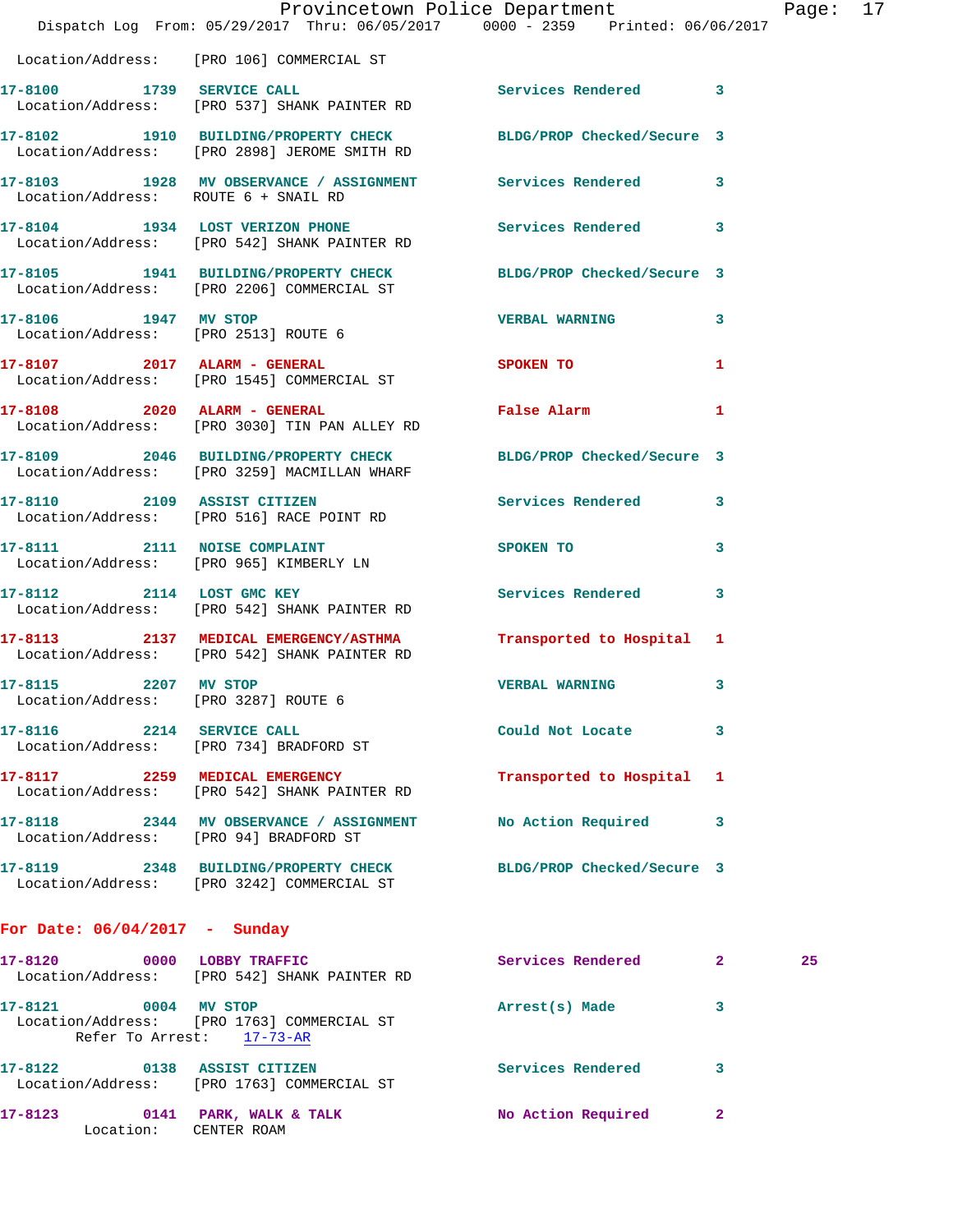| Refer To Arrest: 17-74-AR                                             | 17-8125 0245 MEDICAL EMERGENCY<br>Location/Address: [PRO 542] SHANK PAINTER RD                             | $\mathbf{1}$<br><b>PATIENT REFUSAL</b> |              |
|-----------------------------------------------------------------------|------------------------------------------------------------------------------------------------------------|----------------------------------------|--------------|
| 17-8126 0626 LOST KEYS                                                | Location/Address: [PRO 542] SHANK PAINTER RD                                                               | Services Rendered 3                    |              |
|                                                                       | 17-8127 0645 LOST DRIVER'S LICENSE<br>Location/Address: [PRO 542] SHANK PAINTER RD                         | <b>Services Rendered</b>               | 3            |
| 17-8128 0754 FOLLOW UP                                                | Location/Address: [PRO 1642] COURT ST                                                                      | Could Not Locate 2                     |              |
|                                                                       | 17-8129 0803 BUILDING/PROPERTY CHECK<br>Location/Address: [PRO 3259] MACMILLAN WHARF                       | BLDG/PROP Checked/Secure 3             |              |
|                                                                       | 17-8130 0813 BUILDING/PROPERTY CHECK<br>Location/Address: [PRO 2500] COMMERCIAL ST                         | BLDG/PROP Checked/Secure 3             |              |
|                                                                       | 17-8131 0815 PARKING COMPLAINT / GENERAL Services Rendered 3<br>Location/Address: [PRO 1463] COMMERCIAL ST |                                        |              |
|                                                                       | 17-8132 0856 MV OBSERVANCE / ASSIGNMENT Services Rendered<br>Location/Address: [PRO 3670] SHANK PAINTER RD |                                        | 3            |
| 17-8133 0900 10K RACE                                                 | Location/Address: [PRO 3259] MACMILLAN WHARF                                                               | Services Rendered                      | 3            |
| Location/Address: [PRO 3440] ROUTE 6                                  | 17-8134 0911 MV OBSERVANCE / ASSIGNMENT Services Rendered                                                  |                                        | 3            |
| 17-8135 0913 LOST WALLET                                              | Location/Address: [PRO 542] SHANK PAINTER RD                                                               | <b>Services Rendered</b>               | 3            |
| 17-8137 0928 VERBAL SPEED<br>Location/Address: [PRO 2513] ROUTE 6     |                                                                                                            | <b>VERBAL WARNING</b>                  | 3            |
| 17-8138 0943 LOST WALLET                                              | Location/Address: [PRO 542] SHANK PAINTER RD                                                               | <b>Services Rendered</b>               | 3            |
| Location/Address: [PRO 57] BRADFORD ST<br>Refer To Accident: 17-25-AC | 17-8139 0946 PARKED MV HIT & RUN                                                                           | <b>Services Rendered</b> 2             |              |
|                                                                       | 17-8140 1004 BUILDING/PROPERTY CHECK Services Rendered<br>Location/Address: [PRO 564] BAYBERRY AVE         |                                        |              |
| 17-8141 1033 GRAFFITI                                                 | Location/Address: [PRO 153] COMMERCIAL ST                                                                  | Services Rendered                      | $\mathbf{3}$ |
| 17-8142 1049 LOST EYEGLASSES                                          | Location/Address: [PRO 542] SHANK PAINTER RD                                                               | Services Rendered                      | 3            |
| 17-8143 1101 LOST SUNGLASSES                                          | Location/Address: [PRO 542] SHANK PAINTER RD                                                               | <b>Services Rendered</b>               | 3            |
| $17-8145$ 1137 PARK, WALK & TALK                                      | Location/Address: [PRO 105] COMMERCIAL ST                                                                  | Services Rendered                      | $\mathbf{2}$ |
|                                                                       | 17-8146 1200 MEDICAL EMERGENCY<br>Location/Address: [PRO 444] HIGH POLE HILL                               | <b>GONE ON ARRIVAL</b>                 | 1            |
| 17-8149 1346 MV STOP<br>Location/Address: ROUTE 6 + SNAIL RD          |                                                                                                            | Citation/Warning Issued 3              |              |
| 17-8150 1357 LOST I-PHONE 6S                                          | Location/Address: [PRO 2543] MACMILLAN WHARF                                                               | <b>Services Rendered</b>               | 3            |
|                                                                       | 17-8151 1414 BUILDING/PROPERTY CHECK<br>Location/Address: [PRO 1430] COMMERCIAL ST                         | BLDG/PROP Checked/Secure 3             |              |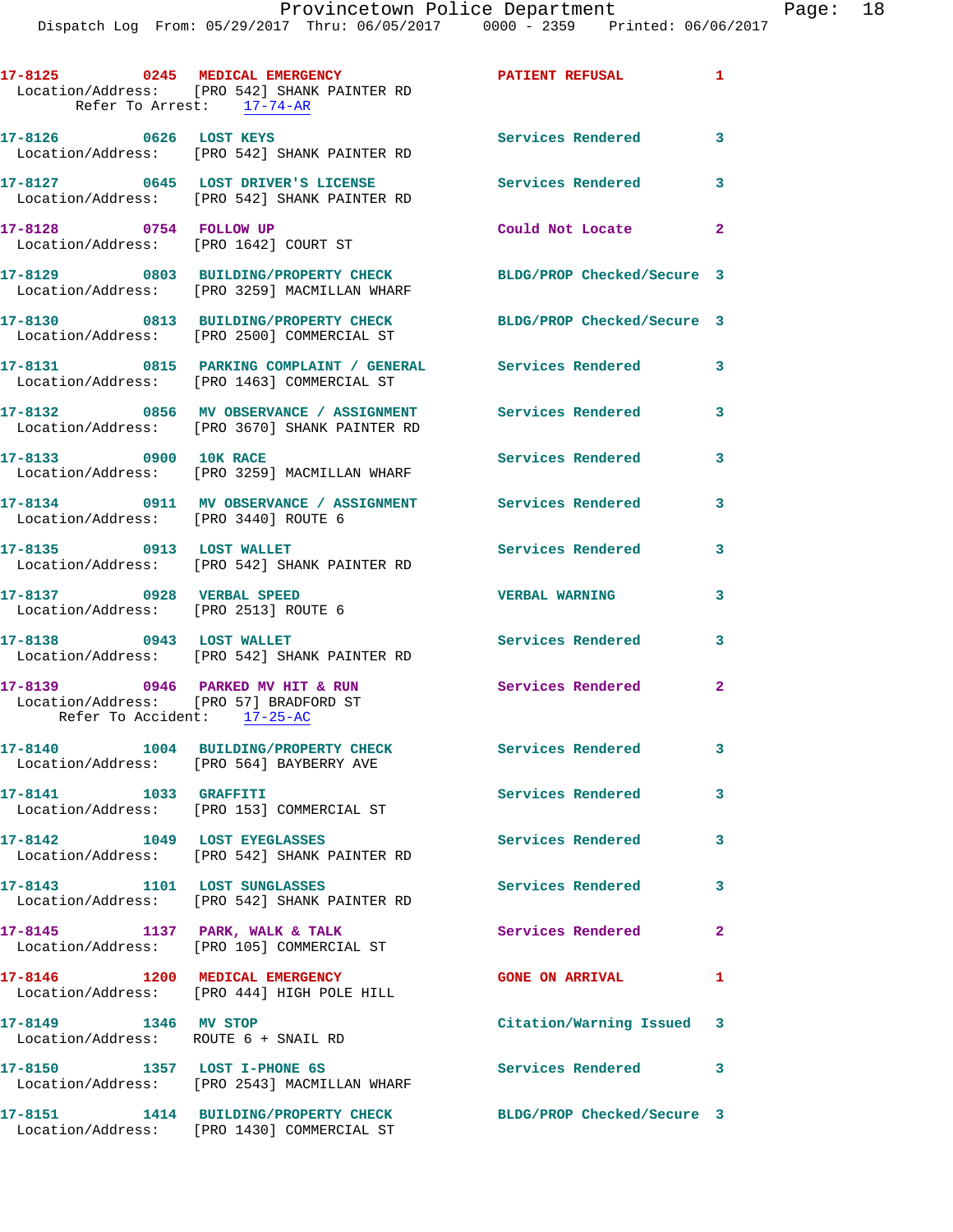| Location/Address: SNAIL RD                                       | 17-8153 1536 MV OBSERVANCE / ASSIGNMENT Services Rendered                                               |                            | $\mathbf{3}$ |
|------------------------------------------------------------------|---------------------------------------------------------------------------------------------------------|----------------------------|--------------|
|                                                                  | 17-8154 1536 BUILDING/PROPERTY CHECK<br>Location/Address: [PRO 1778] SHANK PAINTER RD                   | BLDG/PROP Checked/Secure 3 |              |
| 17-8156 1544 FIRE ALARM                                          | Location/Address: [PRO 3283] COMMERCIAL ST                                                              | <b>Services Rendered</b>   | 1            |
|                                                                  | 17-8157 1559 LOST WALLET/RETURNED<br>Location/Address: [PRO 542] SHANK PAINTER RD                       | Services Rendered          | 3            |
| $17-8158$ 1623 PARK, WALK & TALK                                 | Location: [PRO 3431] LOPES SQUARE                                                                       | Services Rendered          | $\mathbf{2}$ |
| Location/Address: [PRO 2583] OPPEN LN                            | 17-8159 1645 FOUND PINK WALLET CASE                                                                     | <b>Services Rendered</b>   | 3            |
|                                                                  | 17-8160 1657 BUILDING/PROPERTY CHECK<br>Location/Address: [PRO 3259] MACMILLAN WHARF                    | BLDG/PROP Checked/Secure 3 |              |
|                                                                  | 17-8161 1741 BUILDING/PROPERTY CHECK<br>Location/Address: [PRO 182] COMMERCIAL ST                       | BLDG/PROP Checked/Secure 3 |              |
|                                                                  | 17-8163 1750 BUILDING/PROPERTY CHECK<br>Location/Address: [PRO 488] MAYFLOWER ST                        | BLDG/PROP Checked/Secure 3 |              |
| 17-8164 1809 MV DISABLED<br>Location/Address: [PRO 2479] ROUTE 6 |                                                                                                         | Services Rendered          | $\mathbf{2}$ |
|                                                                  | 17-8165 1822 MEDICAL EMERGENCY/ETOH<br>Location/Address: [PRO 105] COMMERCIAL ST                        | Transported to Hospital    | 1            |
| Location/Address: [PRO 3222] ALDEN ST                            | 17-8166 1844 MEDICAL EMERGENCY/PSYCH                                                                    | Transported to Hospital    | 1            |
|                                                                  | 17-8167 1912 LOST IPHONE 7 & SUNGLASSES<br>Location/Address: [PRO 3259] MACMILLAN WHARF                 | Services Rendered          | 3            |
|                                                                  | 17-8168 1931 BUILDING/PROPERTY CHECK<br>Location/Address: [PRO 385] COMMERCIAL ST                       | BLDG/PROP Checked/Secure 3 |              |
| Location/Address: [PRO 3287] ROUTE 6                             | 17-8169 1947 BUILDING/PROPERTY CHECK                                                                    | BLDG/PROP Checked/Secure 3 |              |
| Location/Address: [PRO 554] TREMONT ST                           | 17-8170 1949 BUILDING/PROPERTY CHECK                                                                    | BLDG/PROP Checked/Secure 3 |              |
|                                                                  | 17-8171 1958 MV OBSERVANCE / ASSIGNMENT Services Rendered<br>Location/Address: BRADFORD ST + HOWLAND ST |                            | 3            |
| 17-8172 2003 MV STOP                                             | Location/Address: [PRO 595] BRADFORD ST                                                                 | <b>VERBAL WARNING</b>      | 3            |
| 17-8173 2011 MV STOP<br>Location/Address: [PRO 2513] ROUTE 6     |                                                                                                         | <b>VERBAL WARNING</b>      | 3            |
| 17-8175 2042 MV STOP                                             | Location/Address: BRADFORD ST + WINTHROP ST                                                             | <b>VERBAL WARNING</b>      | 3            |
|                                                                  | 17-8176 2109 BUILDING/PROPERTY CHECK Services Rendered<br>Location/Address: [PRO 2540] RACE POINT RD    |                            | 3            |
|                                                                  | 17-8177 2133 911 GENERAL/HANGUP<br>Location/Address: [PRO 3222] ALDEN ST                                | Services Rendered          | 1            |
|                                                                  | 17-8178 2138 ANIMAL CALL/FOUND CAT<br>Location/Address: [PRO 3430] COMMERCIAL ST                        | Services Rendered          | $\mathbf{2}$ |
|                                                                  | 17-8179 2223 BUILDING/PROPERTY CHECK                                                                    | BLDG/PROP Checked/Secure 3 |              |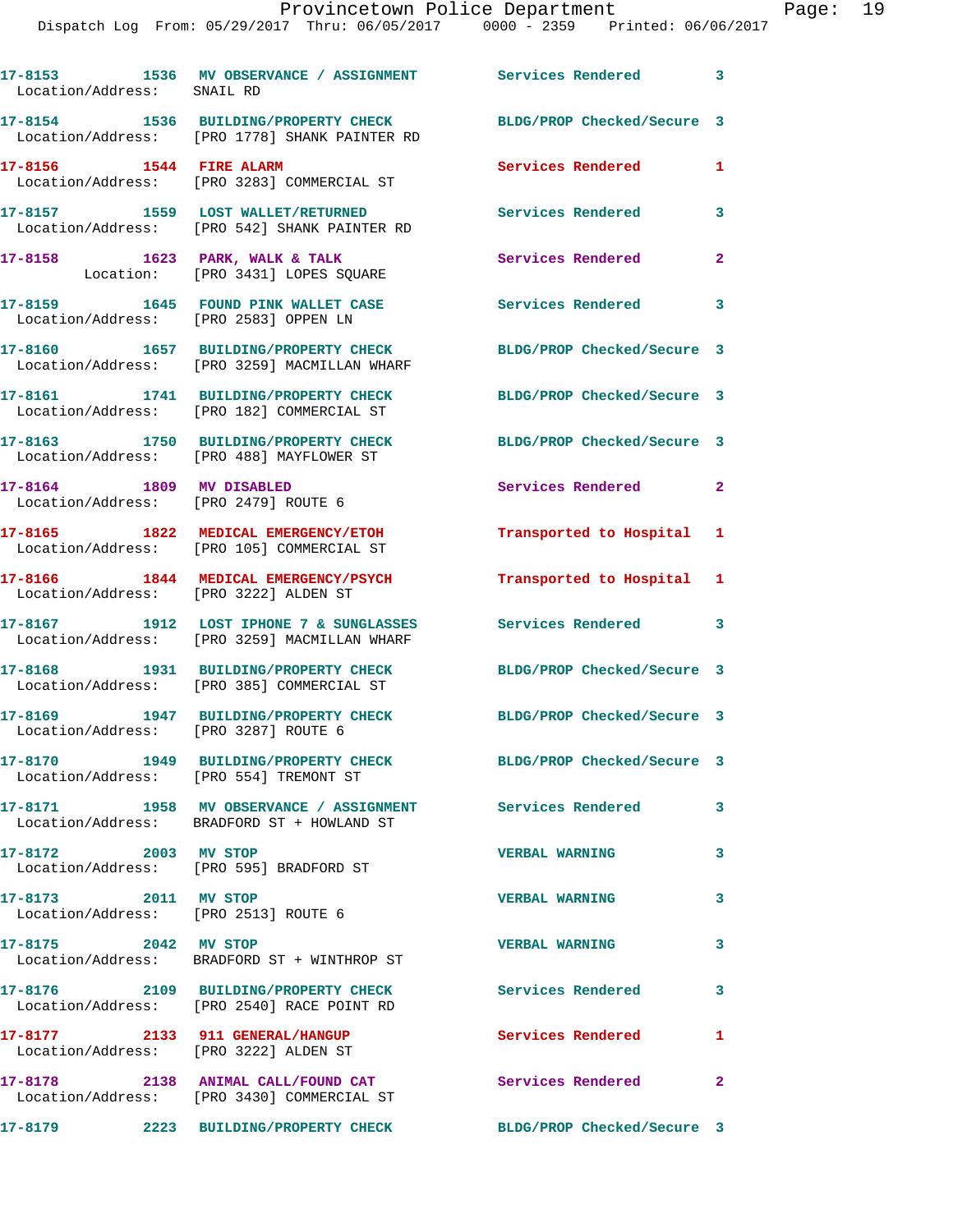|                                                              | Dispatch Log From: 05/29/2017 Thru: 06/05/2017 0000 - 2359 Printed: 06/06/2017                                                           | Provincetown Police Department The Rage: 20 |              |         |  |
|--------------------------------------------------------------|------------------------------------------------------------------------------------------------------------------------------------------|---------------------------------------------|--------------|---------|--|
|                                                              | Location/Address: [PRO 385] COMMERCIAL ST                                                                                                |                                             |              |         |  |
|                                                              | 17-8180 2234 EVIDENCE IN LOST AND FOUND Services Rendered 3<br>Location/Address: [PRO 542] SHANK PAINTER RD<br>Refer To Arrest: 17-31-AR |                                             |              |         |  |
|                                                              | 17-8182 2329 BUILDING/PROPERTY CHECK Services Rendered 3<br>Location/Address: [PRO 1737] BRADFORD ST                                     |                                             |              |         |  |
|                                                              | 17-8183 2344 MV OBSERVANCE / ASSIGNMENT Services Rendered 3<br>Location/Address: BRADFORD ST + STANDISH ST                               |                                             |              |         |  |
| For Date: 06/05/2017 - Monday                                |                                                                                                                                          |                                             |              |         |  |
|                                                              | 17-8181 0000 LOBBY TRAFFIC<br>Location/Address: [PRO 542] SHANK PAINTER RD                                                               | Services Rendered 2                         |              | $12 \,$ |  |
|                                                              | 17-8184 0003 BUILDING/PROPERTY CHECK BLDG/PROP Checked/Secure 3<br>Location/Address: [PRO 385] COMMERCIAL ST                             |                                             |              |         |  |
|                                                              | 17-8185 0032 BUILDING/PROPERTY CHECK Services Rendered 3<br>Location/Address: [PRO 3259] MACMILLAN WHARF                                 |                                             |              |         |  |
| 17-8186 0035 MV STOP                                         | Location/Address: [PRO 399] COMMERCIAL ST                                                                                                | VERBAL WARNING 3                            |              |         |  |
|                                                              | 17-8187 0126 BUILDING/PROPERTY CHECK BLDG/PROP Checked/Secure 3<br>Location/Address: [PRO 385] COMMERCIAL ST                             |                                             |              |         |  |
|                                                              | 17-8188 0144 MV OBSERVANCE / ASSIGNMENT Services Rendered 3<br>Location/Address: [PRO 2577] BRADFORD ST                                  |                                             |              |         |  |
|                                                              | 17-8189 0210 BUILDING/PROPERTY CHECK BLDG/PROP Checked/Secure 3<br>Location/Address: [PRO 444] HIGH POLE HILL                            |                                             |              |         |  |
| Location/Address: ROUTE 6                                    | 17-8190 0535 MV OBSERVANCE / ASSIGNMENT Services Rendered 3                                                                              |                                             |              |         |  |
| Location/Address: [PRO 569] WINSLOW ST                       | 17-8191 0813 SERVICE CALL/SCHOOL 5 Services Rendered 3                                                                                   |                                             |              |         |  |
| 17-8192 0847 911 GENERAL                                     | Location/Address: [PRO 4009] RACE POINT RD                                                                                               | Taken/Referred to Other 1                   |              |         |  |
|                                                              | 17-8194 0913 MEDICAL EMERGENCY<br>Location/Address: [PRO 4009] RACE POINT RD                                                             | Transported to Hospital 1                   |              |         |  |
|                                                              | 17-8195 0917 911 GENERAL<br>Location/Address: [PRO 246] COMMERCIAL ST                                                                    | No Action Required 1                        |              |         |  |
| 17-8196 0952 MV STOP                                         | Location/Address: [PRO 2479] ROUTE 6                                                                                                     | Taken/Referred to Other 3                   |              |         |  |
| 17-8197 1003 VANDALISM                                       | Location/Address: [PRO 2132] COMMERCIAL ST                                                                                               | SPOKEN TO                                   | $\mathbf{3}$ |         |  |
| 17-8198 1023 MV STOP<br>Location/Address: [PRO 2513] ROUTE 6 |                                                                                                                                          | <b>VERBAL WARNING</b>                       | $\mathbf{3}$ |         |  |
|                                                              | 17-8199 1033 PARKING COMPLAINT / GENERAL Services Rendered 3<br>Location/Address: [PRO 105] COMMERCIAL ST                                |                                             |              |         |  |
|                                                              | 17-8200 1048 BUILDING/PROPERTY CHECK BLDG/PROP Checked/Secure 3<br>Location/Address: [PRO 3259] MACMILLAN WHARF                          |                                             |              |         |  |
| 17-8201 1103 WIRES DOWN                                      | Location/Address: WEST VINE ST + COMMERCIAL ST                                                                                           | Taken/Referred to Other 2                   |              |         |  |
|                                                              | 17-8202 1129 ASSIST CITIZEN<br>Location/Address: [PRO 542] SHANK PAINTER RD                                                              | No Action Required 3                        |              |         |  |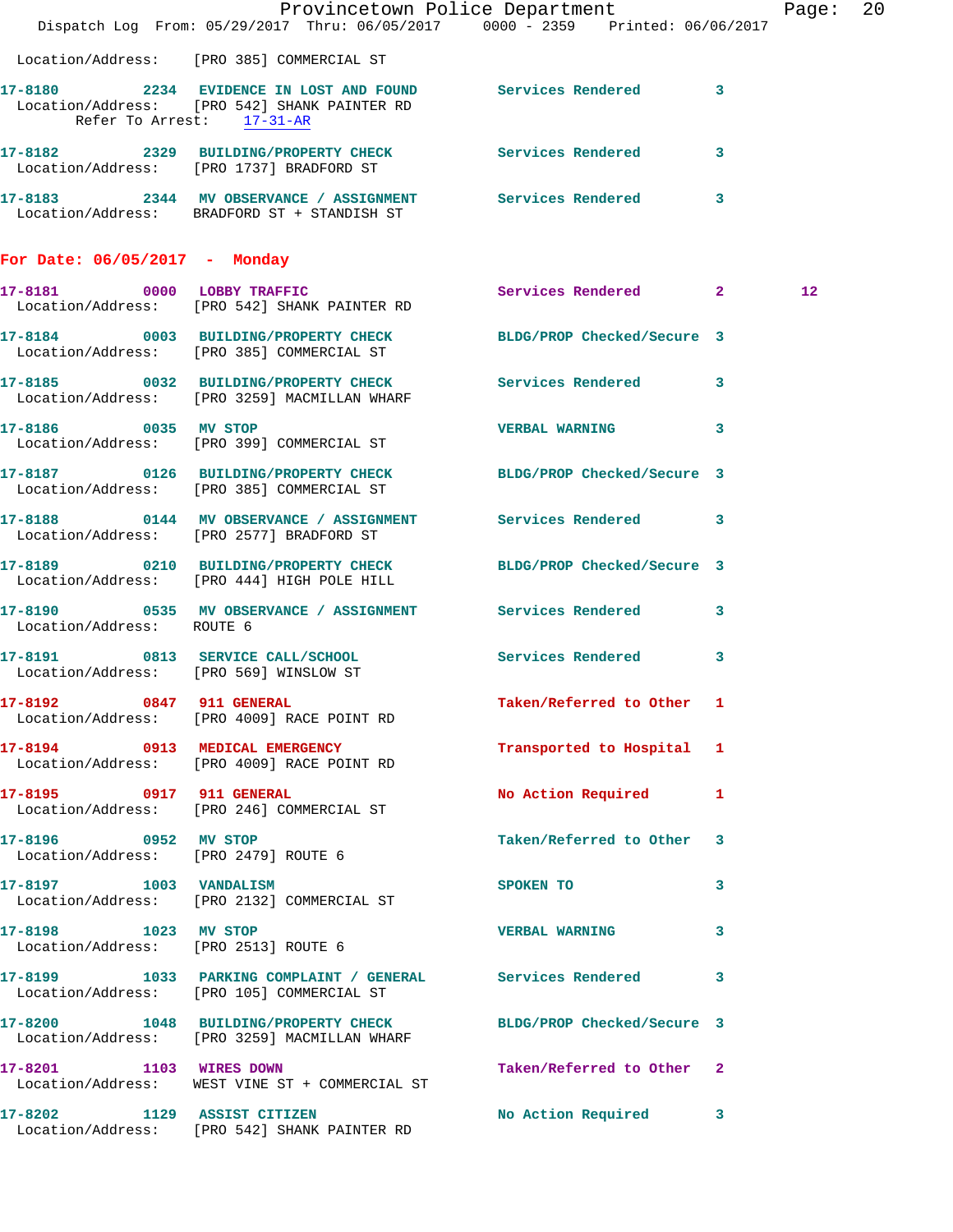|                                                              | 17-8203 1243 BUILDING/PROPERTY CHECK<br>Location/Address: [PRO 2540] RACE POINT RD    | BLDG/PROP Checked/Secure 3 |                            |
|--------------------------------------------------------------|---------------------------------------------------------------------------------------|----------------------------|----------------------------|
|                                                              | 17-8204 1251 BUILDING/PROPERTY CHECK<br>Location/Address: [PRO 2898] JEROME SMITH RD  | Services Rendered          | $\mathbf{3}$               |
|                                                              | 17-8205 1258 BUILDING/PROPERTY CHECK<br>Location/Address: [PRO 3259] MACMILLAN WHARF  | <b>Services Rendered</b>   | 3                          |
| 17-8206 1259 MV STOP<br>Location/Address: GOSNOLD ST         |                                                                                       | <b>VERBAL WARNING</b>      | 3                          |
|                                                              | 17-8209 1314 SERVE RESTRAINING ORDER<br>Location/Address: [PRO 523] COMMERCIAL ST     | Could Not Locate           | $\overline{2}$             |
| Location/Address: [PRO 3440] ROUTE 6                         | 17-8207 1315 MV OBSERVANCE / ASSIGNMENT                                               | <b>Services Rendered</b>   | 3                          |
| 17-8210 1357 SHOPLIFTING                                     | Location: [PRO 3431] LOPES SQUARE                                                     | Investigated               | 3                          |
|                                                              | 17-8212 1548 BUILDING/PROPERTY CHECK<br>Location/Address: [PRO 2483] COMMERCIAL ST    | BLDG/PROP Checked/Secure 3 |                            |
| Location/Address: [PRO 3440] ROUTE 6                         | 17-8213 1551 MV OBSERVANCE / ASSIGNMENT                                               | <b>Services Rendered</b>   | $\overline{\phantom{a}}$ 3 |
| 17-8214 1556 MV STOP<br>Location/Address: ROUTE 6 + SNAIL RD |                                                                                       | Citation/Warning Issued    | 3                          |
| 17-8215 1556 COMPLAINT                                       | Location/Address: [PRO 320] COMMERCIAL ST                                             | Services Rendered          | 3                          |
| Location/Address: [TRU] HIGHLAND RD                          | 17-8217 1616 ASSIST AGENCY / TRURO-ACO                                                | <b>Services Rendered</b>   | 3                          |
|                                                              | 17-8218 1701 BUILDING/PROPERTY CHECK<br>Location/Address: [PRO 3259] MACMILLAN WHARF  | Services Rendered          | 3                          |
|                                                              | 17-8219 1738 BUILDING/PROPERTY CHECK<br>Location/Address: [PRO 3670] SHANK PAINTER RD | <b>Services Rendered</b>   | 3                          |
| Location/Address: [PRO 2513] ROUTE 6                         | 17-8220 1741 MV OBSERVANCE / ASSIGNMENT                                               | Services Rendered          | 3                          |
| 17-8221 1748 FIRE, CO ALARM                                  | Location/Address: [PRO 2788] YOUNGS CT                                                | Services Rendered          | $\mathbf{1}$               |
| 17-8222                                                      | 1848 911 GENERAL-TTY TEST CALL<br>Location/Address: [PRO 542] SHANK PAINTER RD        | Services Rendered          | $\mathbf{1}$               |
| 17-8216 1916 ANIMAL CALL                                     | Location/Address: [PRO 222] COMMERCIAL ST                                             | Services Rendered          | $\mathbf{2}$               |
| Location/Address: [PRO 3440] ROUTE 6                         | 17-8224 2021 MV OBSERVANCE / ASSIGNMENT                                               | <b>Services Rendered</b>   | $\overline{\mathbf{3}}$    |
| 17-8225 2029 MV STOP<br>Location/Address: ROUTE 6            |                                                                                       | <b>VERBAL WARNING</b>      | $\mathbf{3}$               |
| 17-8226 2031 ASSIST CITIZEN                                  | Location/Address: [PRO 175] COMMERCIAL ST                                             | Services Rendered 3        |                            |
|                                                              | 17-8227 2038 BUILDING/PROPERTY CHECK<br>Location/Address: [PRO 3242] COMMERCIAL ST    | BLDG/PROP Checked/Secure 3 |                            |
|                                                              | 17-8228 2117 BUILDING/PROPERTY CHECK<br>Location/Address: [PRO 2512] JEROME SMITH RD  | BLDG/PROP Checked/Secure 3 |                            |
| 17-8229                                                      | 2120 BUILDING/PROPERTY CHECK                                                          | Services Rendered 3        |                            |